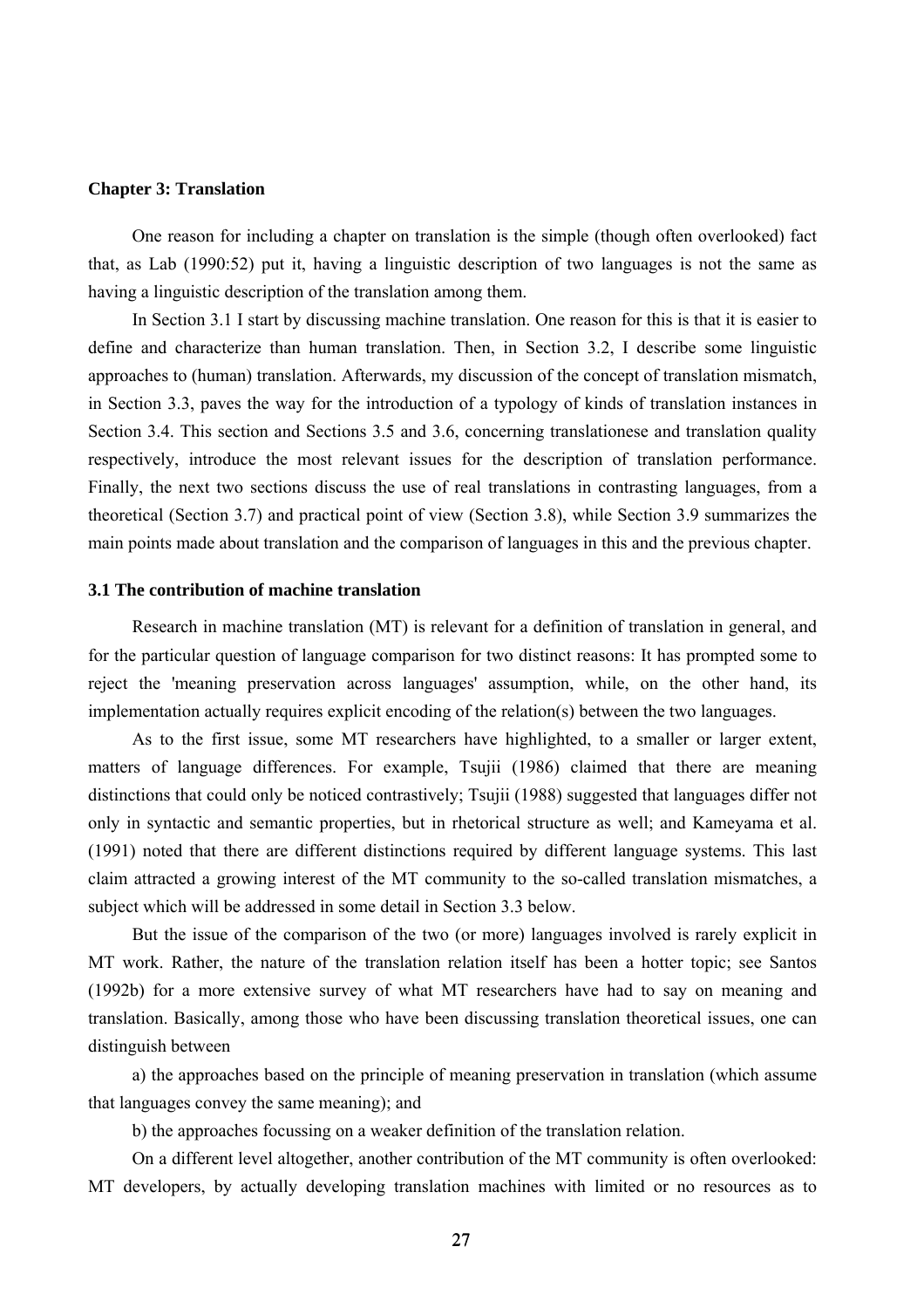semantics, have demonstrated that much of the content of an utterance is related to its structure and lexicon. In that way, relatively simple formal translation relations hold between the source and target languages, so that, even without explicitly handling meaning, they manage to preserve it fairly often. Inspired by the discussion in Schubert (1988), one may even conclude that most successes of MT were due to the sharing of implicit information across languages. Schubert also makes the controversial claim that it is not "really necessary for machine translation to make semantic relations explicit" (Schubert, 1988:600). Rather, they can remain implicit, provided one uses a human language as intermediate representation. Dyvik (1994:17) also mentions "*implicative relations*  holding among aspects of the translational relation", as a reason why translation among closely related languages is easier: "as long as we can trust such implicative relations we know that we do not have to worry about recreating more than the properties that imply all the others -- the rest will follow". This should be an antidote to excessively radical conclusions that might follow from the rest of this chapter.

Returning to the question of language differences, let me start with those researchers who took the standpoint that languages convey exactly the same meaning. For example, Landsbergen states that in the ROSETTA system "a sentence s' of L' is considered a possible translation of s of L if s and s' are derived from corresponding basic expressions by applying corresponding syntactic rules" (Landsbergen, 1987:353), i.e., he requires a strong equivalence between languages. Similarly, Beaven and Whitelock's (1988) MT system uses the notion of bilingual sign, where the source and target semantics are constrained to be shared.<sup>1</sup>

These assumptions are not without theoretical consequences, though. For example, Landsbergen (1987) actually defined meaning in one language depending on the way it was conveyed in the other language, by requiring an isomorphy between compositional meaning construction in the two languages. Thus, he modelled the translation relation as mere identity of meanings, but at the cost of giving up the concept of meaning in one language.

On the other hand, Beaven & Whitelock (1988) and Dyvik (1990) formalized the translation relation by unification of meanings, the first using first order predicate calculus, and the second situation schemata, to represent the semantics. In order for two descriptions to unify, however, the same metalanguage (or semantic representation language) has to be used -- and thus, in the example presented by Beaver & Whitelock, we see that the semantics of the Spanish distinction between *perna* and *pata* is cast in terms of the "interlingual" concepts LEG-OF and HUMAN. Analogously, Dyvik (1994) uses the concept "sense" EAT' to represent both the English and Norwegian "related" verbs *spise* and *eat*. To avoid such commitments, I have argued in Santos (1992b) for the use of a different metalanguage, a subject which I shall develop at length in Chapter 5 below.

Other researchers have actually answered the question as to what the translation relation is in a different way: Kaplan et al. (1989) suggested an equational definition of the notion of translation, namely that the target structure must be subsumed by a minimal solution to the transfer description. If

 $<sup>1</sup>$  This sharing is additionally constrained by the requirements: 1) that there is not a more specific sign in either language</sup> that also unifies with that semantic description, and 2) that, after the full derivation, unification still holds.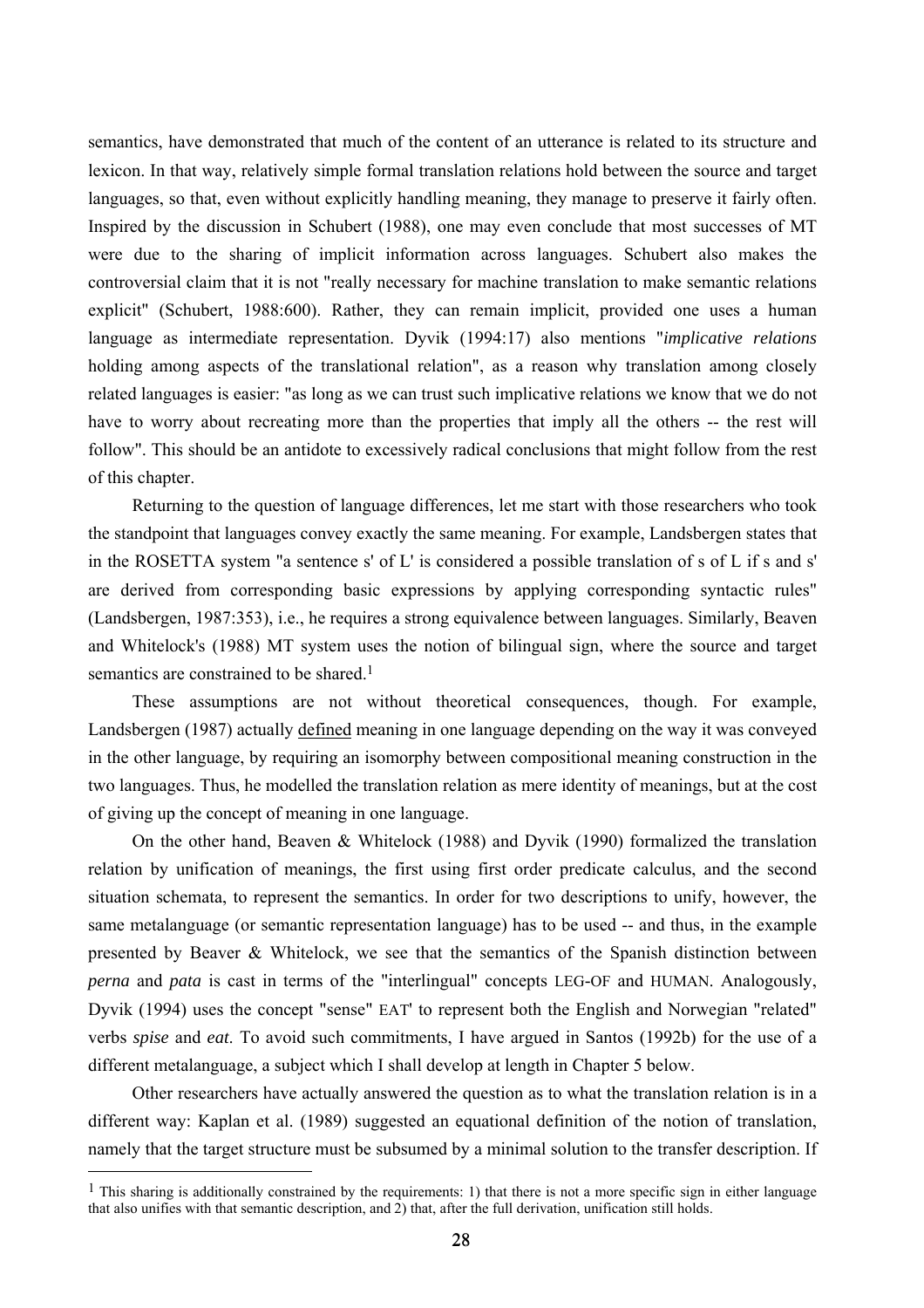one assumes that such transfer description can involve meaning changes as well as structure changes (only the latter were exemplified in the paper), they in fact place no constraints on what can be related by translation. An interesting property of their proposal, mentioned in Kaplan et al. (1989:276), is that the transfer equation allows for more than one specification in the target language concerning the cases where the source language is vague, i.e., a unique solution of the transfer equation is not required.

The field of translation studies accepts that "Currently it is acknowledged that translation is an operation, which implies a dynamic process and static results; the term translation itself is ambiguous on that matter" (Garnier, 1994:79, my translation). Several other researchers have accordingly defined translation in a more dynamic way: Hobbs & Kameyama (1991:141) claimed that "MT requires that the appropriate inferences be drawn and that the text be interpreted to some depth", and they suggested abduction as a computational method of actually performing translation.

Finally, Kameyama et al. (1991) defined translation as information flow, which can invoke subsumption, assumption, and merger of concepts in a lattice, where, in addition to content and context (discourse specific and utterance specific), also contrastive linguistic information is present (of both the lexical and grammatical kinds).

My conclusion is that it is clear that, even without taking into account the problems of human creativity and of the translator's choice, the task of analysing and formalizing translation (of sentences) requires more complex models than those who were involved in the first attempts at automating translation had realized.

## **3.2 Linguistic theories of translation**

I will now turn to linguistically motivated definitions of translation, without, of course, attempting to cover the field exhaustively.2 Rather, I will look at translation mostly from the point of view of bridging two language systems, i.e., from a linguistic point of view. In fact, I believe that translation is a linguistic phenomenon, and should therefore be primarily viewed in that way: After all, translation is the form of natural language communication which is more constrained or circumscribed by language and less by the external world (it is the production of a text from a primary source which is a written text, and often the translator has not even access to the extralinguistic context present at the writing of the original).<sup>3</sup> So, all claims that translation is primarily cultural, for example, are only true to the extent that natural language itself is seen as a primarily cultural phenomenon.

In his seminal book on translation, Catford (1967) describes the problems of translation very clearly, contending that:

1. Translatability is a question of degree: "SL [source language] texts and items are *more* or *less* translatable rather than absolutely *translatable* or *untranslatable*" (Catford, 1967:93).

<sup>&</sup>lt;sup>2</sup> Good discussions on translation and the field of translation studies can be found e.g. in Brower (1959), Bassnet-McGuire (1980) and Gutt (1991).

<sup>3</sup> This point will be taken up again in Chapter 4 below.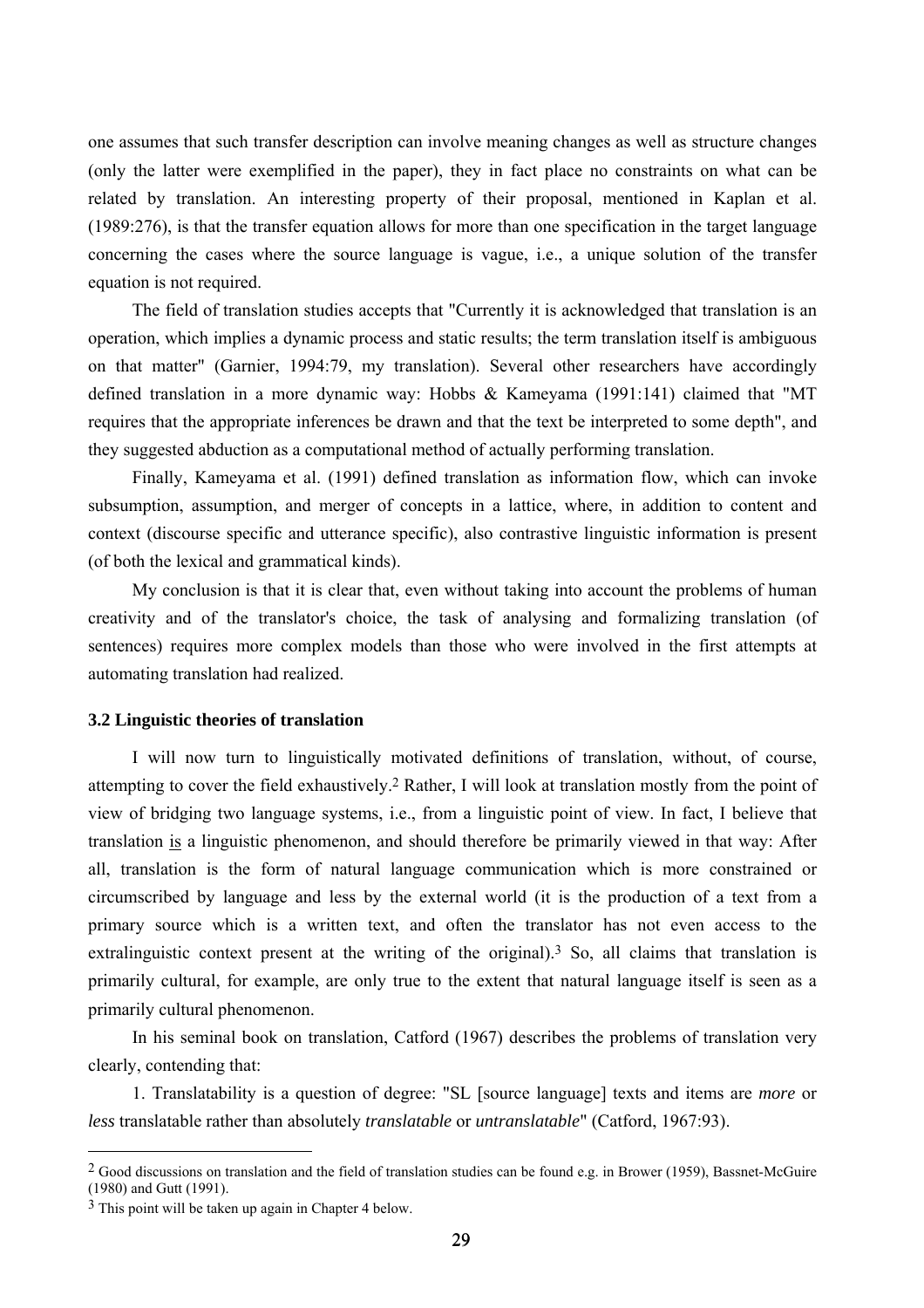2. There is a clear distinction between the two concepts of transference and translation: Transference is a (not very common) process whereby "parts of the TL [target language] text, do have *values set up in the SL*: in other words, have SL *meanings* [... while] in normal translation [...] the TL text has a *TL meaning*" (Catford, 1967:43).

3. There are more often than not translation shifts, i.e., the information conveyed by one level4 of the linguistic system in one language is rendered by another level in the other language. Therefore, a rank-bound translation, i.e., a translation where a limited number of linguistic levels are used (such as word-bound, or phrase-bound), is necessarily defective in some cases, as opposed to total translation.

4. "for translation equivalence to occur, both SL and TL text must be relatable to the functionally relevant features of the situation" (Catford, 1967:94). When there is no way to build a functionally relevant feature in the context of the TL text, untranslatability arises.

The distinction between functionally-relevant distinctions and those forced by the language system (linguistically-relevant) is of major importance: while some contrasts are intended, others are forced by the SL language. Only functionally relevant distinctions should (be attempted to) be preserved in translation. For example, in *Je suis arrivée - dit Marie*, gender marking is obligatory in French but is not intended, nor necessary, for the understanding of the text. Therefore, it can be left out in the translation into any language where gender marking is not obligatory. However, were gender functionally necessary, and not possible to specify in the target language, the text would be untranslatable.

I should stress that functional relevance is a property of linguistic items in context, and this is possibly why it is so difficult to define functional relevance in a precise way, as Catford acknowledges.

5. Untranslatability can be due to linguistic or cultural factors. Linguistic untranslatability is related to formal (i.e., linguistic) properties, and is best exemplified by puns where ambiguity or polysemy play a main role. "Cultural untranslatability arises when a situational feature, functionally relevant for the SL text, is completely absent from the culture of which the TL is a part" (Catford, 1967:99). The examples here are not so clear-cut, and the translations lead to what Catford calls "collocational shock": *(they lay in the) bathroom* for Finnish *sauna*, or *(hotel) bath-robe* for Japanese *yukata*.

Another interesting theory of translation is put forward by Gutt (1991), who, however, does not cite Catford. Gutt argues against the idiomatic and the dynamic equivalence approaches to translation, represented by Beekman and Callow (1974)<sup>5</sup> and Nida and Taber (1969)<sup>6</sup> respectively, on

<sup>4</sup> Catford distinguishes between shifts between grammar and lexis, called level shifts, and shifts inside grammar proper, namely structure shifts, class shifts, unit shifts, etc., which he calls category shifts. For my purpose, this distinction is irrelevant, and I use the word "level" corresponding to both his level and category.

<sup>&</sup>lt;sup>5</sup> "whose primary concern is that the relationship between receptor and message should be substantially the same as that which existed between the original receptor and the message" (Gutt, 1991:66).

<sup>6</sup> which emphasizes "'naturalness' of language use and ease of comprehension rather than receptor response" (Gutt, 1991:66).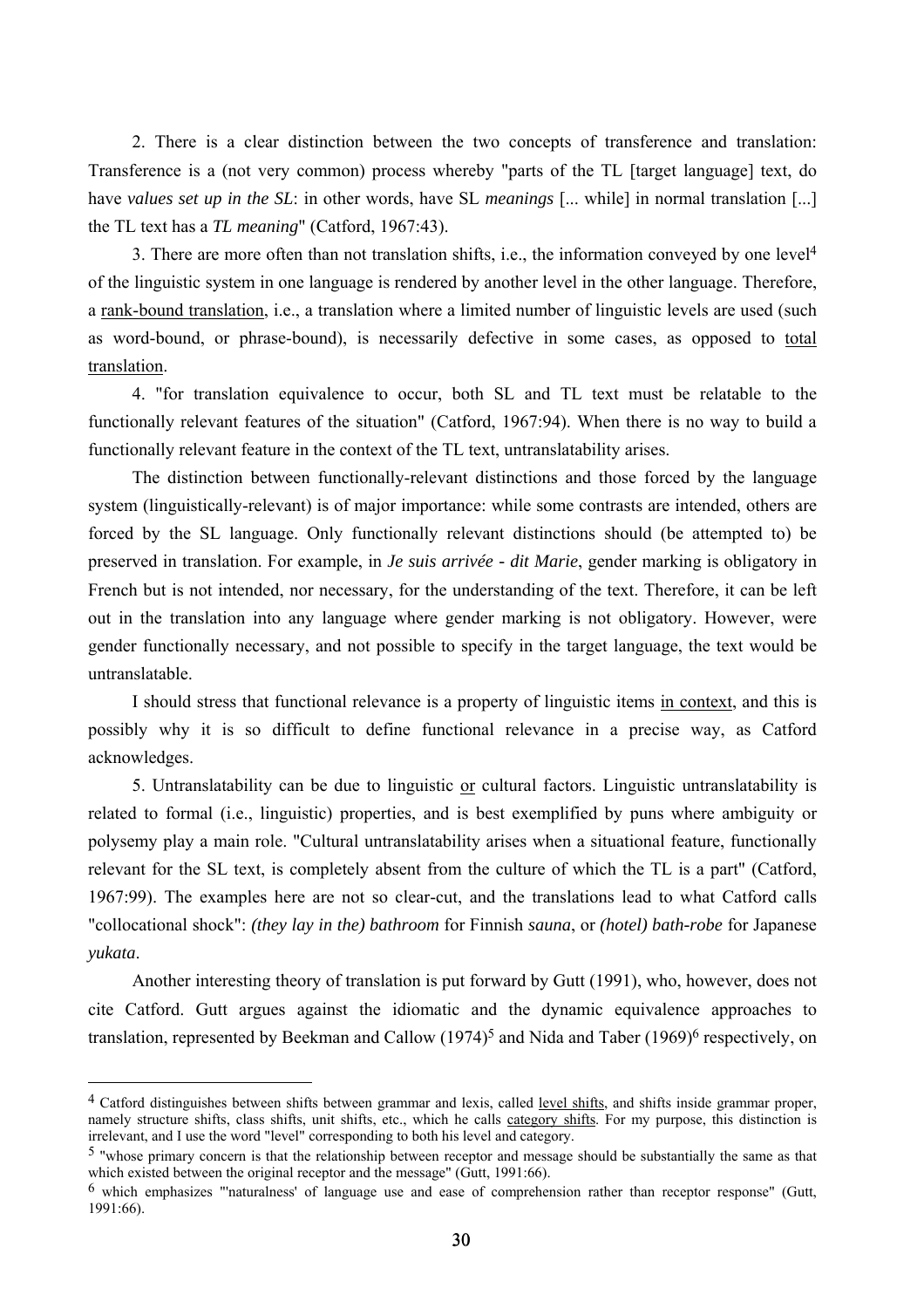the grounds that they both produce inadequate analyses in some cases and do not furnish principles to decide how to actually translate. Gutt suggests an explanatory theory of translation, as opposed to a descriptive or prescriptive one, and bases himself on a theory of language behaviour, Sperber and Wilson's (1986) relevance theory. One of his claims is precisely that "relevance theory alone is adequate -- there seems to be no need for a distinct general translation theory" (Gutt, 1991:viii).

He thus models translation as "interlingual interpretative use", a relevance theoretic concept that is defined roughly as "two utterances interpretively resemble each other iff they produce the same effects on the listeners uttered in the same context" (Gutt, 1991:44), or, if two different contexts are at stake, if they share the implicatures and explicatures. In addition, in cases where the original style matters, they still preserve (as much as possible) the communicative clues of the original, or resemblance in linguistic properties; cf. "the point of preserving stylistic properties lies not in their intrinsic values, but rather in the fact that they provide clues that guide the audience to the interpretation intended by the communicator" (Gutt, 1991:127).

Gutt's emphasis is, however, on the claim that a translated text is a communicative object, and thus should be created with the intended audience in mind, and he is very definite in stating that "the aim of conveying the same message does not provide a tenable basis for a theory of translation" (Gutt, 1991:99).

Despite the overall interest of his book, my impression is that many of his arguments are not so much concerned with languages but with cultures: most of the time, what he is discussing is crosscultural (un)translatability, which falls outside of what I would call translation proper. I believe that most of the cultural mismatches he mentions could happen using only one language, namely, the problems of lack of relevance of a text for a particular culture, lack of previous knowledge for a second culture, and of excessive wrong implications in the the case of a third, which lead Gutt to conclude that one not only has to choose "how to say it" but actually "what to say". In any case, the problems do not have to do with the specific pair of languages involved in any linguistically relevant way - and this is why, I believe, he could manage with relevance theory alone.

### **3.3 On translation mismatches**

To the man in the street, a "translation mismatch" is a place where a (particular) translation went wrong, where the target text does not convey what the source text conveyed. However, the term has acquired a technical meaning with Kameyama et al.'s (1991) influential paper, a meaning which I believe to be inadequate in several ways. I will discuss it at length, because a correct classification of translation pairs is crucial for this dissertation.

The original definition was: "TRANSLATION MISMATCHES [...] are found where the grammar of one language does not make a distinction required by the grammar of the other language" (Kameyama et al., 1991:194). Consequently, translation mismatches are generally held to involve the following two situations (cf. Kameyama et al. (1991), Eberle et al. (1992), Barnett et al. (1994)):

a. A particular distinction is made through linguistic means in the target language and not in the source language. So, the target language is forced to decide.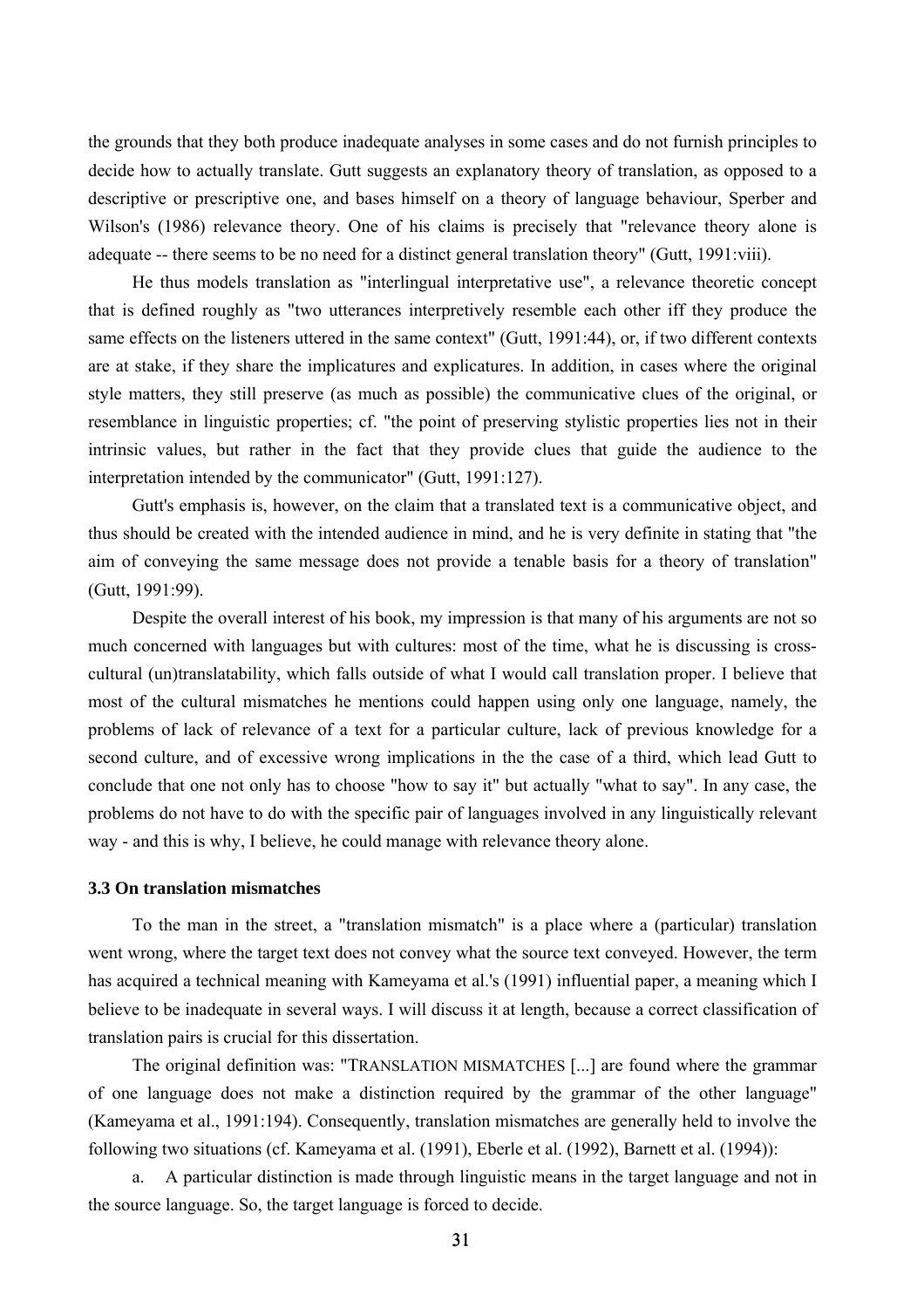b. A particular distinction is made through linguistic means in the source language and not in the target. So, the target language eliminates the distinction.

Let me start by pin-pointing a vagueness of the term with respect to the type/token distinction: it seems to refer both to actual cases of translation problems (tokens), which derive from general differences in language systems, and to these general differences themselves (types). The term is thus related, on the one hand, to the assessment of particular translation pairs, and, on the other hand, to a specific kind of language difference, which can be held to constitute a problem for translation in general, prior to obtaining any translation pairs whatsoever.

The first definition in the machine translation literature seems to invoke the two questions: While the statement that "divergences are instances of lexical mismatches [...] resolved within a sentence by coocurring lexemes" (Kameyama et al., 1991:194f) can only refer to actual translation pairs, the explicit introduction of the concept, quoted above, seems to point in the other direction, by mentioning grammar (systems).

Of course, one could claim that translation mismatches are precisely those cases of translation problems which are derived from this kind of language differences. But this definition is, on closer examination, rather unsatisfactory from a theoretical point of view. In fact, I will show that it singles out a set of cases that is not principled by any of the two possible approaches:

If one is interested in a typology of actually occurring translation pairs, there are other cases of (translation) mismatches - and very much so. The so-called translation mismatches are at most the limiting cases of an array of different possibilities, as will become clear in Section 3.4.2 below.

On the other hand, if one is interested in actual insurmountable *a priori* problems for translation, not all (and in fact only a small minority) of these so-called translation mismatches result in real problems, since the mismatches are defined irrespective of their functional relevance (a la Catford).7 In fact, a crucial property of the concept of translation mismatches is that they are defined in comparing languages, and not texts, and therefore no reference to the context is possible.

What have been called translation mismatches (in the type interpretation) would be better described by the name "Language Mismatches Relevant for Machine Translation", since neither do they necessarily bring about translation problems nor are they necessarily found (or defined) in actual translations. Their existence is an issue in the comparison of languages, but not primarily in translation (except in so far as all contrastive knowledge is relevant to translation). At this point, one should note that it is relevant for machine translation, though, where it must be addressed generally.

I should actually stress the fact that the whole concept of translation mismatch originated in the context of machine translation. Some explanation for this lies in the fact, noted by Dyvik (1994), that the building of an MT system requires encoding translation competence, not performance. The ultimate goal of MT researchers is to render the translation choice automatic, through specifying in advance the possible translation choices (which will then be chosen, on the fly, given the context). While it is true that there is no analogue to free translation here, or, at least, that the translation pairs

<sup>7</sup> This point is also made by Bar-On (1993), explicitly quoted in Section 3.4.1 below.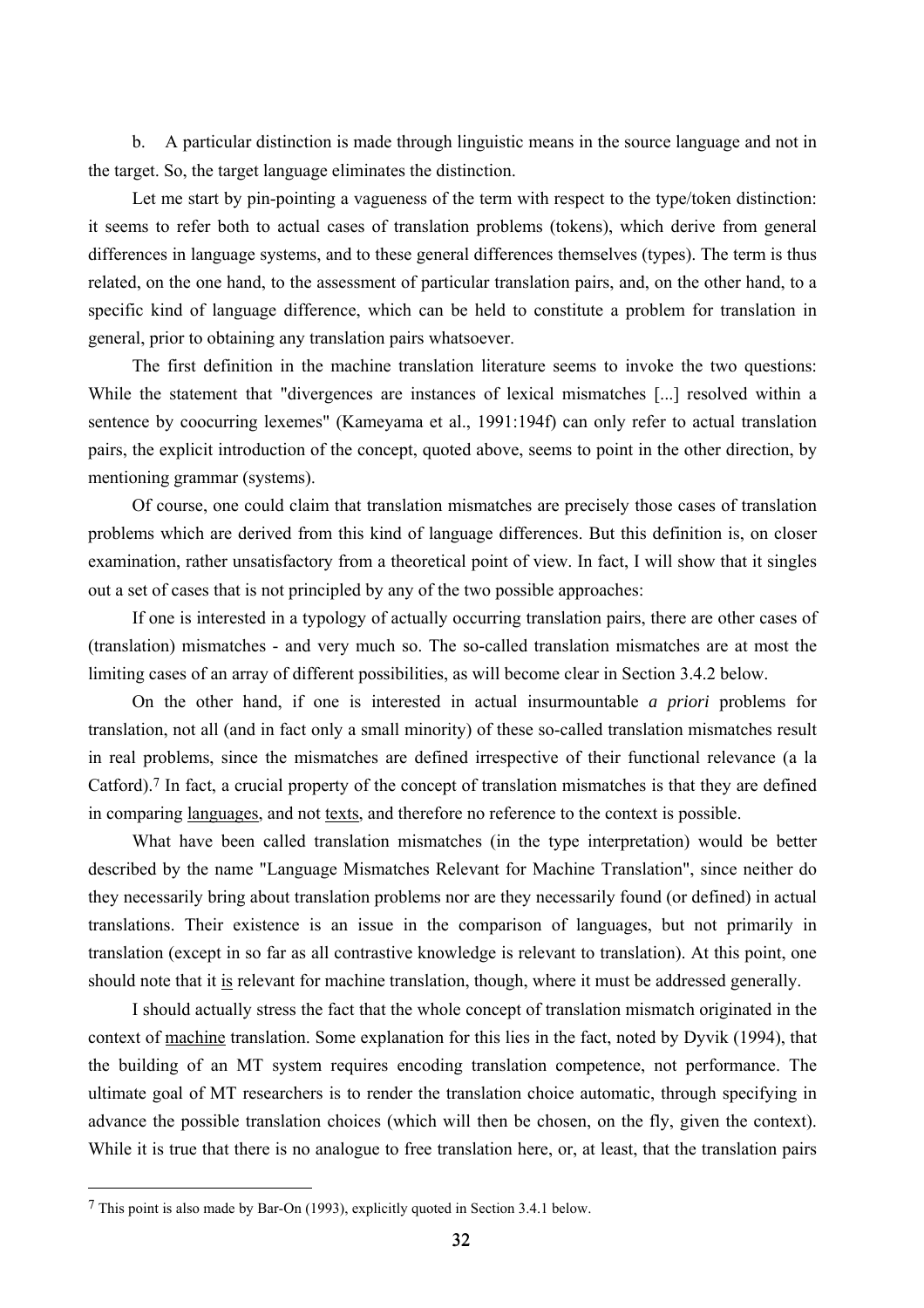resulting from machine translation will be a subset of those found in human translation, it is equally true that the requirement of full specification of the links between the two language systems causes problems which are not pertinent when assessing, studying, or analysing real human translations.

Now that a separation between the question of incommensurable grammatical systems and that of the analysis of actual translations has been established, let us look more closely into the latter.

If one looks at actual translations in context, one may be able to observe, in fact, some cases where the language difference resulted in some translation loss. But much more conspicuous will be the existence, in parallel with cases a. and b. above, of many cases where

c. (a particular text in) one language makes a distinction that is not explicit in the other, even though it could have made it explicit.

Or, in other words, languages differ not so much as to what they can say, but in what they do (incidentally, it appears that I claim the contrary of Jakobson's famous quote: "Languages differ essentially in what they must convey and not in what they may convey" (Jakobson, 1959:236)).<sup>8</sup> And it was this observation that made me look for a more appropriate typology for the description of real translation pairs.

But, first, it is necessary to discuss what exactly is meant by "translation pair".

The term "translation mismatch", discussed above, was introduced in contrast to the term "translation divergence" in Kameyama et al. (1991), "divergence" denoting the cases where translation equivalence is achieved through level shifts below the sentence rank, while a "mismatch" was considered to occur when translation equivalence did not obtain at the sentence rank (or at no rank whatsoever).

This definition requires a specific answer to the question: in translation, at what level can one meaningfully talk about equivalence (or about meaning), and, consequently, use the expression "translation pair"? Only at the level of the sentence and above, or at any linguistic level? Or, as e.g. Givón (1978:272) contends, at the level of discourse (i.e., over and above sentences)? The answer to this question conditions the attitude towards the dichotomy mismatch/divergence. If one can only talk about equivalence at the sentence level, then the notion of divergence is simply not defined, since *strictu sensu* there is no translation between parts of the sentence. On the other hand, if one treats all linguistic levels as able to stand in the relation of 'translationally related' (as is done in standard translation practice), then there seems to be little reason to separate the cases above and below the sentence by using different names.

Rather, it would make more sense to distinguish the cases where (no matter which level) there is preservation of (enough) content (or information value) from the cases where the target language text fails to convey significant parts of the source text. In Santos (1994a), I called the latter

<sup>8</sup> Strictly speaking, my statement is but a weaker version of Jakobson's, with *do* substituted for *must*, not the contrary. But I read Jakobson's statement as implying that languages (for example, in translation) will be able to say very much the same thing, or even that they will say very much the same thing, whereas in my statement I want to express precisely the opposite conclusion, i.e., even though they may be able to say the same thing, they won't. Even in a constrained context like translation, different languages will not in general convey the same information.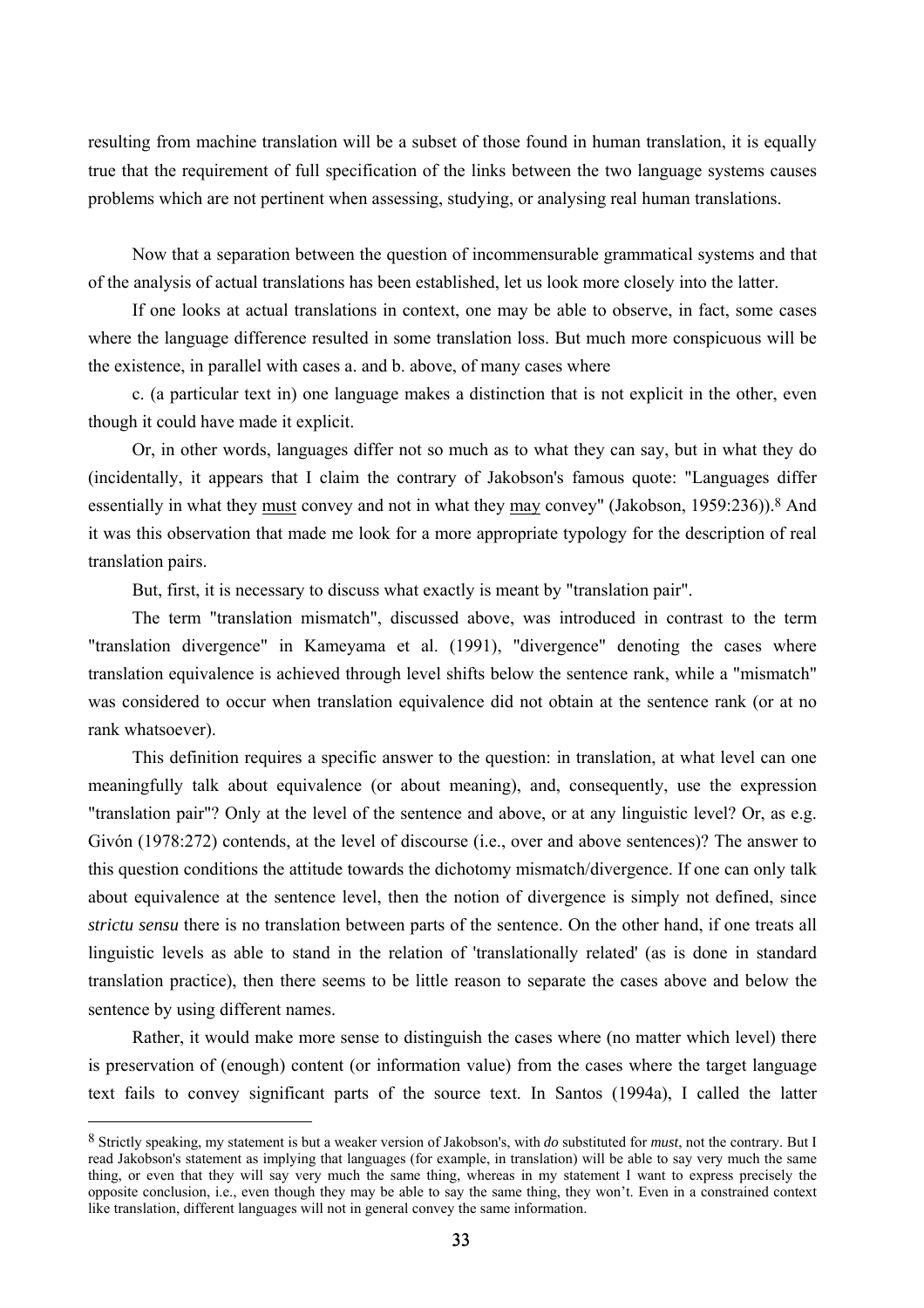"semantic" mismatches, and the former could be called merely "syntactic", dropping the notion of divergence altogether.9 Syntactic mismatches are thus strictly speaking all instances of translation which do not result in failure to convey the source message, since every syntactic device is (in a way) language specific. It is, however, not obvious in all cases how to separate syntactic from semantic mismatches, especially when dealing with a translation level above the sentence, and so I may use the cover term "translation mismatches" applied to any non-trivial translation relation.

The detailed study of actual texts convinced me, however, that a twofold distinction (between syntactic and semantic mismatches) was not sufficient to account for real translations, and that the variety of cases found required finer discrimination.

## **3.4 A typology of translation pairs**

Before presenting my own classification in Section 3.4.2, I will survey some typologies of translation mismatches which have appeared in the literature, in Section 3.4.1.

## **3.4.1 Previous classifications**

 $\overline{a}$ 

Keenan's (1978) article, although concerned with the theoretical question of (un)translatability and not with the performance of actual translators, has deeply influenced my way of thinking, as described in the previous chapter. In his paper, Keenan argues that languages differ in what respects they are vague and in what respects they are precise, and this is why exact translation is often impossible. He gives the following definition of vagueness: "if a speaker can remain indifferent between alternatives *a* and *b* and still meaningfully assert some sentence, then the sentence is vague according as *a* or *b* obtains" (Keenan, 1978:173). An interesting consequence of the difference between ambiguity vs. vagueness, as pointed out by Keenan, is that in cases where the target language has no corresponding ambiguous or vague device, in the former case a translation can be exact, while in the latter it will always be inexact.10

Keenan presents a considerable number of language phenomena that illustrate "semantic properties which are overtly represented in the syntactic structure of the sentences in question" (Keenan, 1978:167) in one language but not in others, namely i) semantic gaps, ii) pragmatic presuppositions, iii) structure destroying operations, and iv) positive and negative co-reference. It can thus be said that Keenan's typology is arranged according to semantic phenomena.

Bar-On's (1993) analysis of mismatches, directly influenced by Keenan's, is relevant because it distinguishes between competence and performance, i.e., she separates possible from actual translation problems: "Our examples of translatability failures have mostly traded on the fact that in some contexts idiosyncratic features were relevant to the understanding of an SL item [...]. We have

<sup>&</sup>lt;sup>9</sup> To be fair. I think that syntactic mismatches were precisely what Dorr (1990) wanted to express when she introduced the term "divergence"; however, the lack of a sufficiently clear definition, and Kameyama et al.'s (1991) contrast with "mismatch", makes it advisable to drop the term.

 $10$  In other words, if a device is ambiguous, it may be disambiguated in context, which makes it possible that a nonambiguous TL device is an exact translation of it. On the other hand, if a device is vague, no choice in the TL can be an exact translation. This last assertion will be discussed in many places in the present dissertation.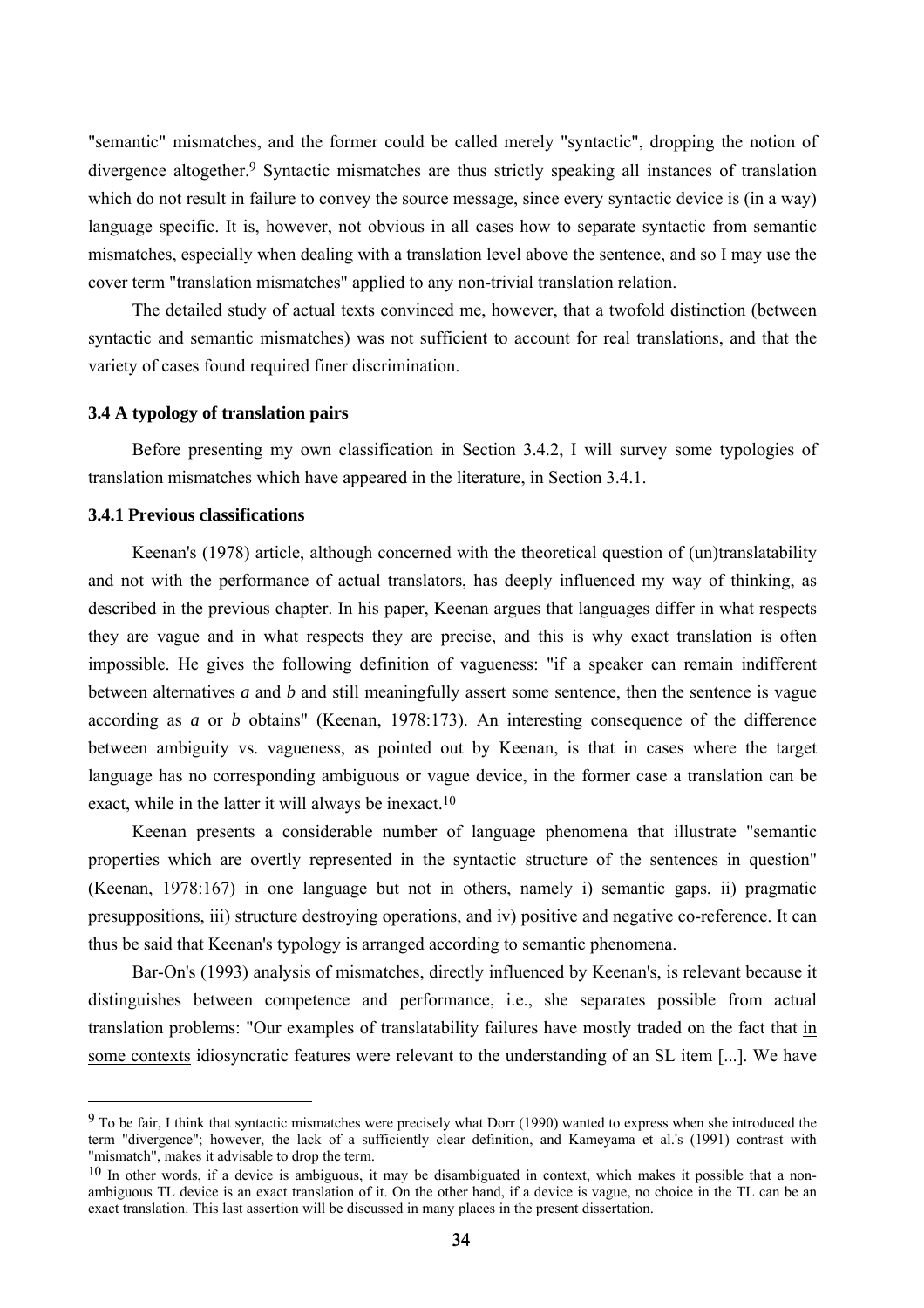not ruled out the possibility that in other contexts those features would not be relevant, so that exact translation would become possible" (Bar-On, 1993:792). This is certainly something one should bear in mind when talking about such issues as translatability and translation quality. To use Catford's terms again, systematic differences in language systems are not (for the most part) functionally relevant (see Section 3.2 above) in a particular text.

Bar-On's typology, in terms of linguistic features, is however of considerably less interest. She considers

a) lexical referential mismatches: "if a designator stands for idiosyncratic aspects (or elements) of the extra-linguistic environment of the SL speakers -- whether natural or socio-cultural -- which are completely missing from the environment of the TL speakers" (Bar-On, 1993:787).

b) lexical linguistic mismatches: which "occur when the relevant elements [...] are [...] compressed by a single designator but not in the other" (Bar-On, 1993:787), and are basically MT's concept of lexical gaps (see Santos, 1990).

c) grammatical mismatches: exemplified by the Malagasy sentence glossed as "the table which was basket-put by Rabe was damaged", underspecified with respect to location of basket in relation to table, and English *I have just broken up with my lover*, unspecified for sex of both *I* and *my lover*.

d) pragmatic mismatches: if the mismatch "occurs at the level of pragmatics" (Bar-On, 1993:791)

In spite of furnishing interesting examples, it is not evident what Bar-On's use of linguistic levels (lexical-grammatical-pragmatic) attempts to accomplish. For one thing, the classes defined are not necessarily disjoint;<sup>11</sup> in addition, she does not even provide a definition of grammatical or pragmatic mismatches. For example, why is the French *tu/vous* distinction considered pragmatic and not grammatical, when it is both grammatically encoded and as obligatory as gender encoding in Hebrew, which she presents as a grammatical mismatch?<sup>12</sup>

Nida's (1959:22ff) classification is more detailed, and more interesting as well. While still comparing languages as systems, Nida differentiates translation problems, as faced by translators, according to their causes. Here is my rendering of it:

a) the source language lacks information which is obligatory in the target language

b) the source language obscures information which is obligatory in the target language

c) the source language is ambiguous<sup>13</sup> regarding information which is obligatory in the target language

d) the source language conveys implicitly information which is obligatory in the target language

e) the source language conveys explicitly information which requires a heavy apparatus when it is rendered in the target language

 $11$  This was pointed to me by Lauri Carlson (p.c.).

<sup>12</sup> True, natural gender has non-overlapping domains, while this is not so in address conventions: At least in some cases, the speaker has the choice. In most of the cases, however, the social relationship between speakers, or their sex, is out of their control, and is clearly extralinguistic.

<sup>13</sup> In fact, I think that it should be termed "vague" instead, but I am using Nida's terms.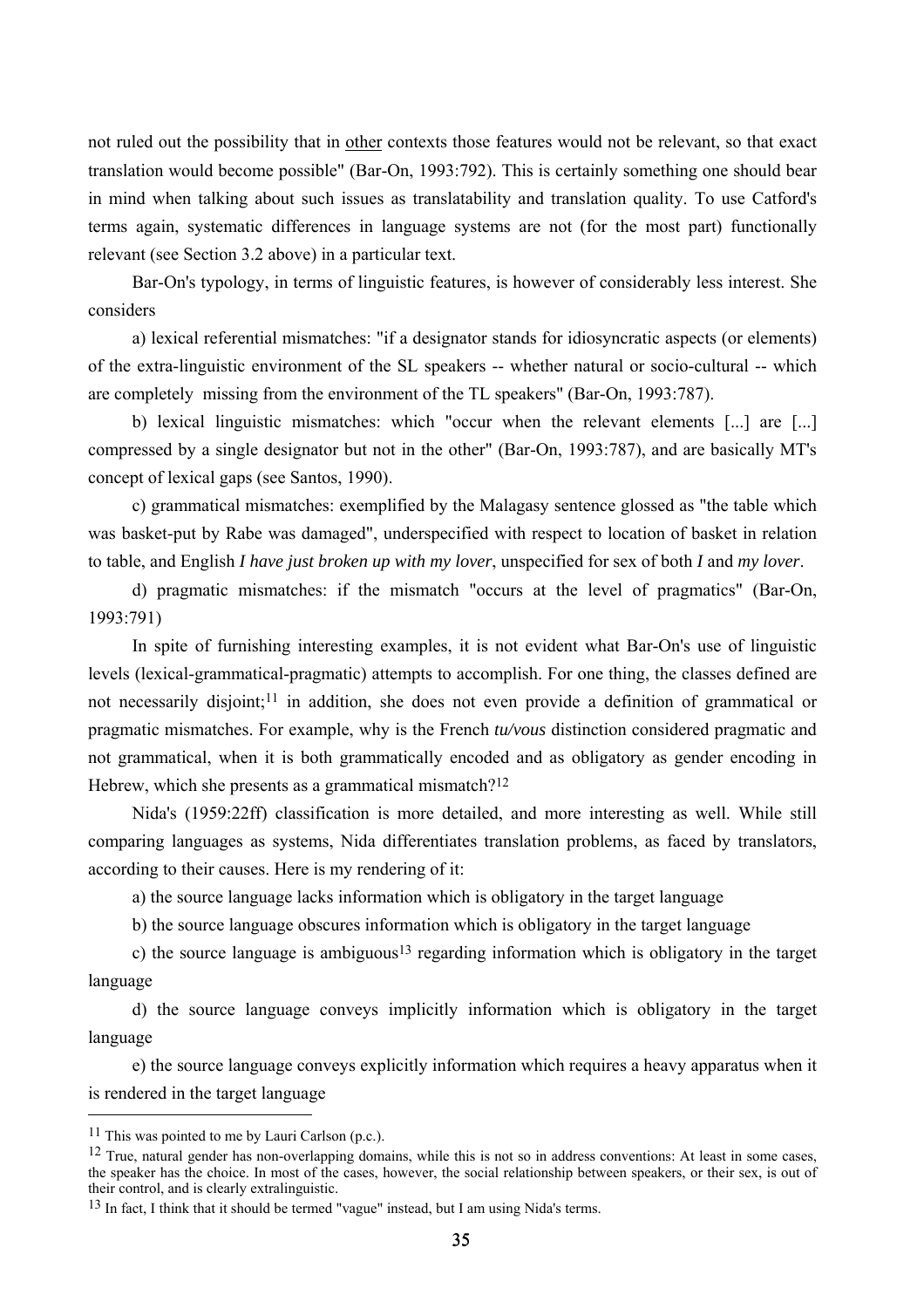f) the source language conveys explicitly information which is optional in the target language

Looking critically at Nida's distinctions, "lacks" and "obscures" are not really different things, the latter being just a degree of lack of information, and thus a) and b) boil down to the same. On the other hand, I split Nida's E category, namely, "cases where explicit information should not be rendered explicitly", into points e) and f) since, as Nida himself states, they are clearly different: They are "two exceptions to this general rule [explicit information in the source language should be communicated in the receptor language]" (Nida, 1959:24). It is due to this general rule (contested, by the way, by Gutt) that Nida's description of problems for translation is heavily geared to cases of having to add information in the translation which is not explicit in the source, rather than cases of having to dismiss explicit information.

An interesting point made by Nida is that implicitness can be very culturally dependent, in fact, more so than is actually in the text, and, therefore, the translator must sometimes add explicit information to prevent unwanted "implicit" inferences to creep in. This brings about a new category which is not covered by d), or, alternatively, would cause d) to be rephrased as "making explicit something that is only implicit in the source language, either because of obligatoriness, or because of the need to prevent unwanted interpretations".

It is nevertheless important to note that Nida's classification is not one of resulting translations, but of difficulties for the translator. This is most conspicuous in cases e) and f), whose proposed solution requires a global (macro-level) perspective: using a natural frequency of the corresponding target language devices is not a property of individual translation pairs, but a global translation strategy.

This leads me back to my statement in Chapter 1: Translations can be (orthogonally) evaluated relative to their closeness to the original text, and relative to their naturalness (closeness to the target language style); cf. Toury. The first issue can be tackled by looking at individual translation pairs, while the second, measuring what is typical in a system, can only be dealt with by comparing individual cases to a prototype computed from a large set of instances.

In the following section, I will present an alternative typology, whose main purpose is to accurately describe real translation pairs. Contrary to the typologies described in this section, it will not be organized according to cause.

### **3.4.2 A classification according to semantic relation**

As I am concerned with all translation pairs (and not only those that constitute, for one reason or other, translation problems), I intend to describe all possible kinds of translation pairs, not only the problematic ones. A similar approach, concerning syntax, has actually been pursued by Dyvik, Wollin and Platzack. Dyvik (1993) classifies translations according to a fourfold scale: word for word correspondence; content word correspondence only; predicate-argument-structure correspondence only; and other; while Platzack (1983) uses eight categories based on Wollin's (1981) even more detailed scale: structural identity; transposition; functional adjustment; addition; deletion; divergence; convergence; and mixing.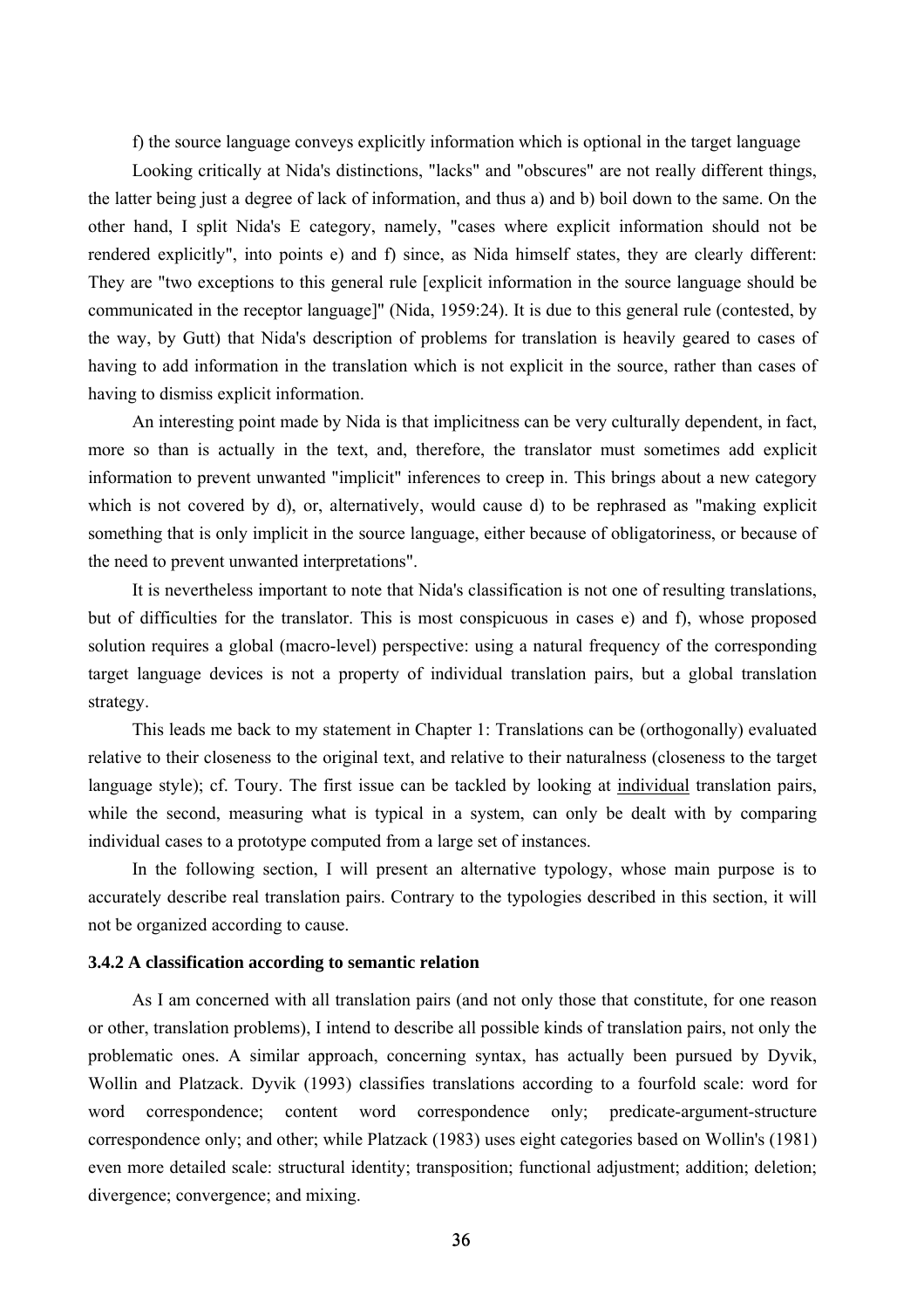Inspecting a number of actual human translations, I was able to arrive at the following pretheoretical typology (the adjective "pre-theoretical" relates to the fact that no semantic description is provided underlying the particular analyses presented). The typology is intended to classify all translation pairs according to degrees of information preservation, or, rather, the semantic relationship between the two elements of the pair.

**Case A: Preservation of information**. This category can actually be further subdivided into two different cases, though they may be hard to distinguish in practice:

A1. Semantic equivalence. Through different linguistic means, the two elements of a translation pair say "exactly the same thing", although in two different linguistic systems.14 These cases are harder to find than one might expect. One possible non-trivial case is:

> *E se não dava com a sepultura? And if he couldn't find the grave?*

A2. Contextual equivalence. I.e., even though the meaning of the two sentences differs, in the particular context they are used, they happen to convey the same information. Consider:15

> *the stinging pain of the bite was going away a dor da picada diminuía*  'the pain of the sting diminished'

The English sentence describes a situation with a defined goal, namely the disappearance of pain, and states that a process leading eventually to such a goal is in process. The Portuguese sentence, in turn, describes a gradual process which is occurring. That process may eventually lead to total disappearance, but that is not inherent in the meaning of the word *diminuir* ('diminish'). However, neither language in fact states that the pain went away. Both express only a gradual decrease. Thus, even though *diminuir* and *go away* are not equivalent semantically, they convey equivalent information in this particular context.

A more complex case is displayed in the following example, which involves, for its assessment, a context larger than the sentence:

> *He was quiet now Agora a criança acalmara* 'now the child had calmed down'

Clearly, for one to be quiet one does not need to have calmed down the moment before, and so the two sentences do not convey the same meaning in isolation. But, given their place in the narrative structure (roughly, following a description of a situation when that baby had been screaming with pain), they can be considered contextually equivalent.

I should note that the more different two languages are the more difficult it is to state that the non-contextualized linguistic meanings of the two elements of a translation pair are the same. On the other hand, given that natural language always occurs in context, one might even question the

<sup>&</sup>lt;sup>14</sup> For example, one could have a & b <=> a' & b', while a < $\neq$ > a' and b < $\neq$  b'.

<sup>&</sup>lt;sup>15</sup> These examples are uniquely meant to illustrate the phenomena specifically discussed in their connection, generally from the tense and aspect domain, presented in boldface. So, for example, I am not claiming the contextual equivalence of the subject NP's in the next example.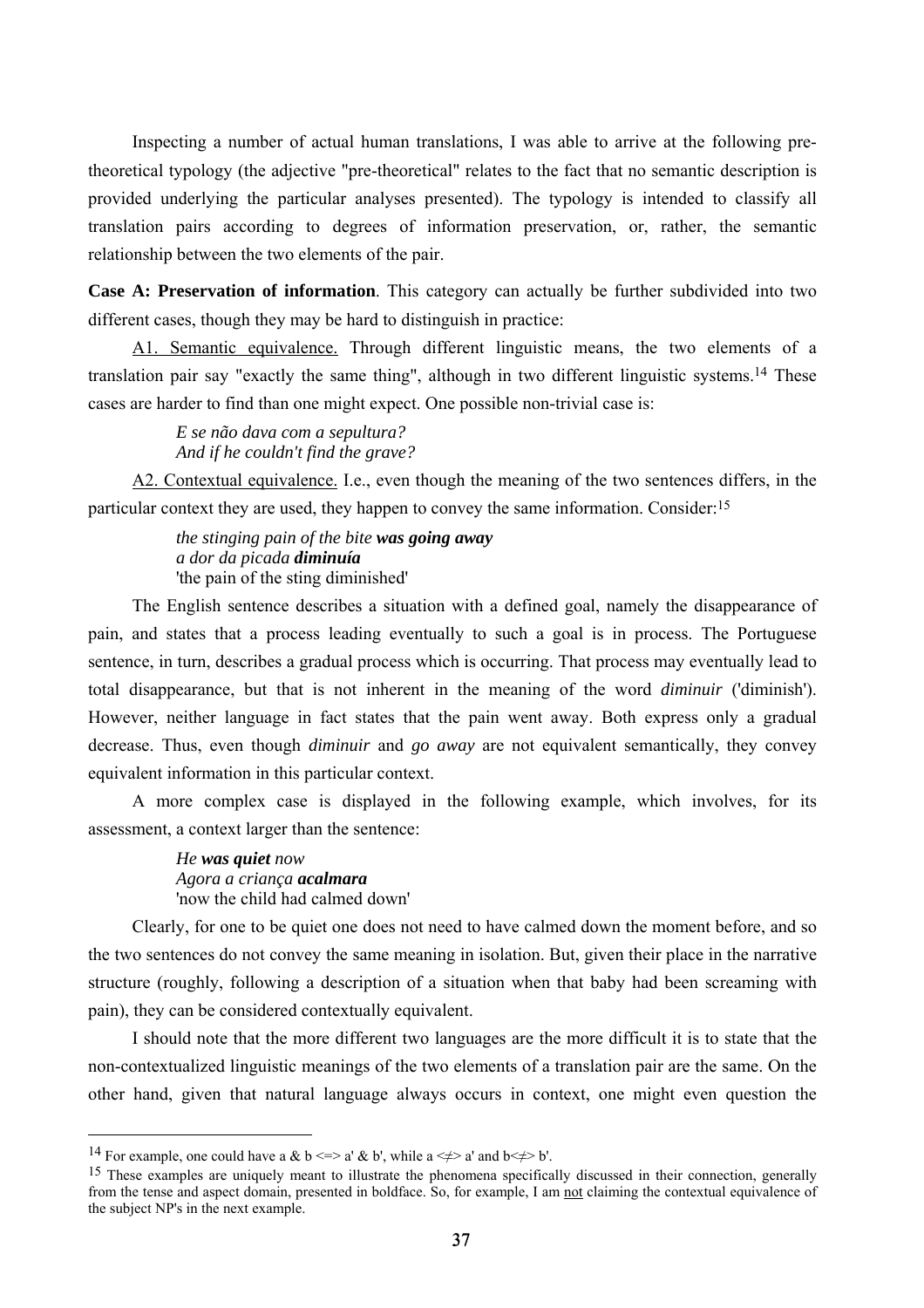relevance of the A1 category in itself.

**Case B: Subsumption.** By subsumption, I mean that the translation is less specific than the source. Logically, the source element of the pair entails the target one.

I subdivide this category into two cases.

B1. Proper subsumption. A standard example seems to be:

*where the pearl was buried onde a pérola estava guardada* 'where the pearl was kept'

Omitting information which is generally not relevant for the target language seems, actually, to be a very common situation: In this case, it is well known that manner of position is fairly secondary in Portuguese. This particular example, however, is additionally interesting because it raises the question of whether information preservation is possible in Portuguese at all.

At first sight, the word *enterrar* (the standard translation of *bury*) would be the right choice, and thus the preference of the translator in using a less specific verb would illustrate a strong preference of the target language, going against exact translation in that particular translation pair.

However, as Lauri Carlson (p.c.) has pointed out to me, *bury* is also used with the figurative meaning "hide" (cf. COBUILD, p.187, II). If this is not the case with *enterrar* (which I believe is true, i.e., *enterrar* is not standardly used to express "esconder debaixo de alguma coisa"), then we could have the English sentence using *bury* to convey "hide under something", while *enterrar* would mean the more specific "hide underground". So, there would not be a (lexical) term in Portuguese with the meaning of figurative *bury*, and the translator would have been obliged to use a subsumption strategy.

Now, more interesting still, one could argue in this case that actually the pearl was buried in the sense of "hidden underground", because this is clear from the previous text, and so the translation *enterrar* would be exact anyway. Still, it could never be objectively decided whether the particular use of *bury* in the sentence in question was meant to convey that much. This, therefore, illustrates well the subtleties involved in translation choice.

B2. Partial translation. Partial translation occurs when the translation reflects a choice among different pieces of information. It can be logically described in the same way, i.e., the translation is implied by the source element. Nevertheless, one feature of it strikes me as being sufficiently different to deserve separate recognition: Partial translation involves, essentially, a choice among arbitrary collections of information encoded in the very same item, in compact form.

In the lexical case above, classified as proper subsumption, one could (and would) talk about one genus term and differential features. In the cases of partial translation, on the contrary, there does not seem to exist a hierarchy among the pieces of information conveyed. So, the choice among them is all the more arbitrary.

An example may help to explain what I have in mind. Note the progressive form in:

*it felt for the source of the death that was coming to it queria encontrar a causa da morte que o rondava*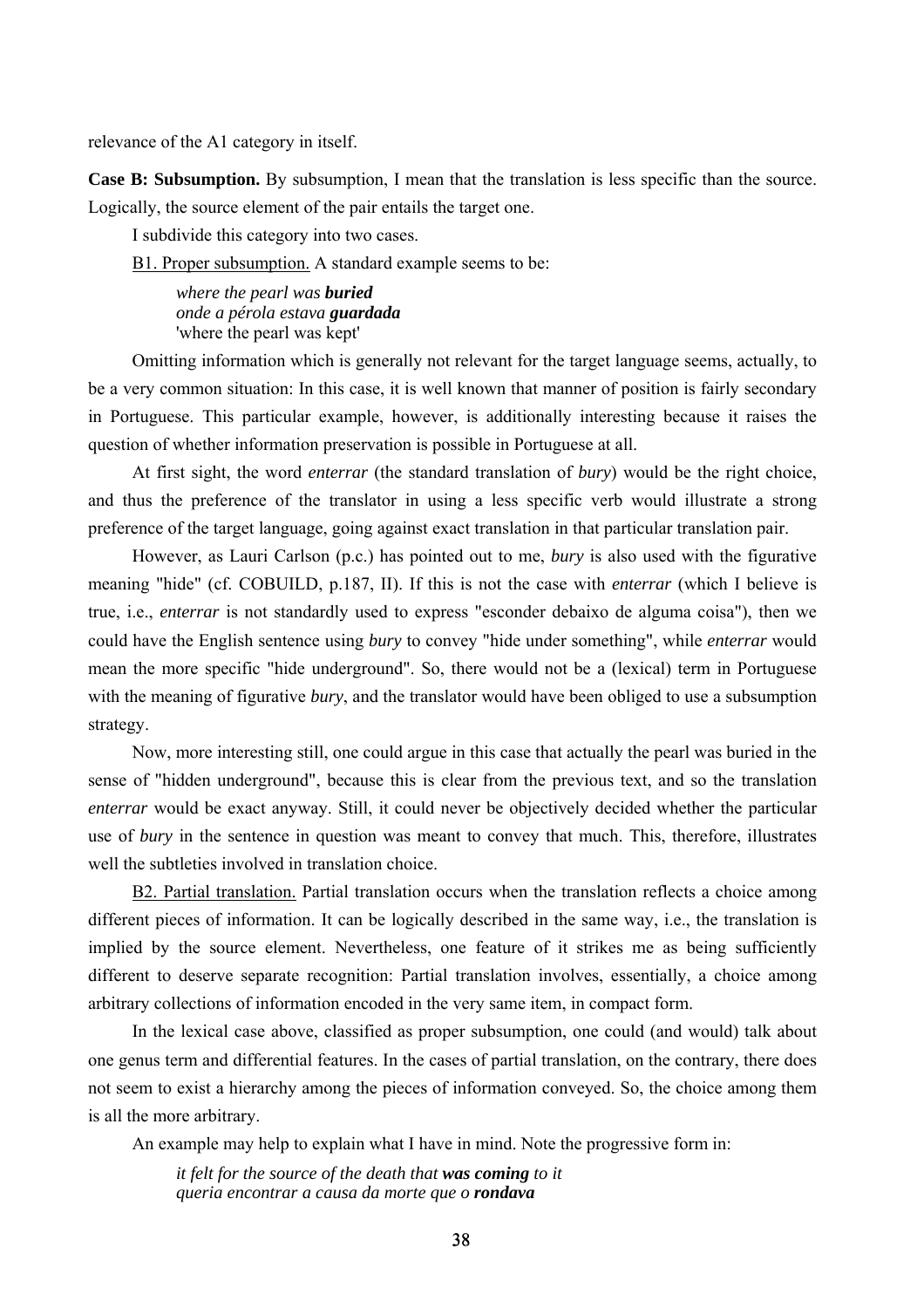'it wanted to find the source of the death that prowled it'

In the English sentence, two reasons for the use of the English progressive can be invoked: the approach of a goal (the arrival of death), and the temporal co-occurrence of *feel* and *come*. The translation preserves the temporal co-occurrence connotation, but fails to convey the approaching to the goal/end, since it chooses a manner of movement, *rondar* (typically with connotations of evil).

It is relevant to distinguish this case from proper subsumption, in my view, because there is no general criterion to decide which feature is more basic than the other. Approach of a goal and cotemporality are simply not comparable.

**Case C: Information addition.** More information than that present in the source language is displayed in the translation. Actually, addition is very common. It may be required by the target language or triggered by personal choice. In general, it involves a combination of both.

In a pure logical formulation, one could describe this case as the translation entailing the source text. This formulation sounds misleading, though, because it is against the actual direction of translation (it seems to suggest that the source was derived from the translation). There is nevertheless a case in which this formulation is adequate: when the translator's understanding or interpretation of the source text corresponds to a more specific situation than the one actually expressed by the original text; a situation which is nevertheless conveyed by the target text. I will call this C1. Reconstruction. Examples are

> *Haveis-me entendido, haveis gostado? Have you understood me and have you liked what you heard?*  'Did you understand, did you like?'

*Ficou olhando as chispinhas delicadas que a candeia fazia He sat watching the delicate sparks that the lamp gave out*  'He stayed looking at the delicate sparks that the lamp made'

In the first example, *like* strongly expects a direct object, while in the second the manner of location, *sat*, seems to be the only natural way of expressing the sentence in English. (However, it should be noted that while the first addition seems to agree with the original meaning, in that it is a question asked after a speech, in the second text there is absolutely no information that could be said to support the position introduced by the translator.)

The other case I call C2. Free addition, which is not logically related in any way to the original. There is not much one can say about these additions except for considerations ranging from adequacy from a literary point of view to unjustifiable damage. Note the following examples: in the first pair, the translator added an explicit comparison, in the second, graduality.

> *Kino hovered; he was helpless, he was in the way Kino ficou para ali, sem esperança, como um espantalho* 'Kino was there, without hope, like a scarecrow'

*Coyotito's screams turned to moans os gritos de Coyotito iam-se transformando em gemidos*  'Coyotito's screams gradually turned into moans'

One might consider this last example to be reconstruction, since it adds manner exactly in the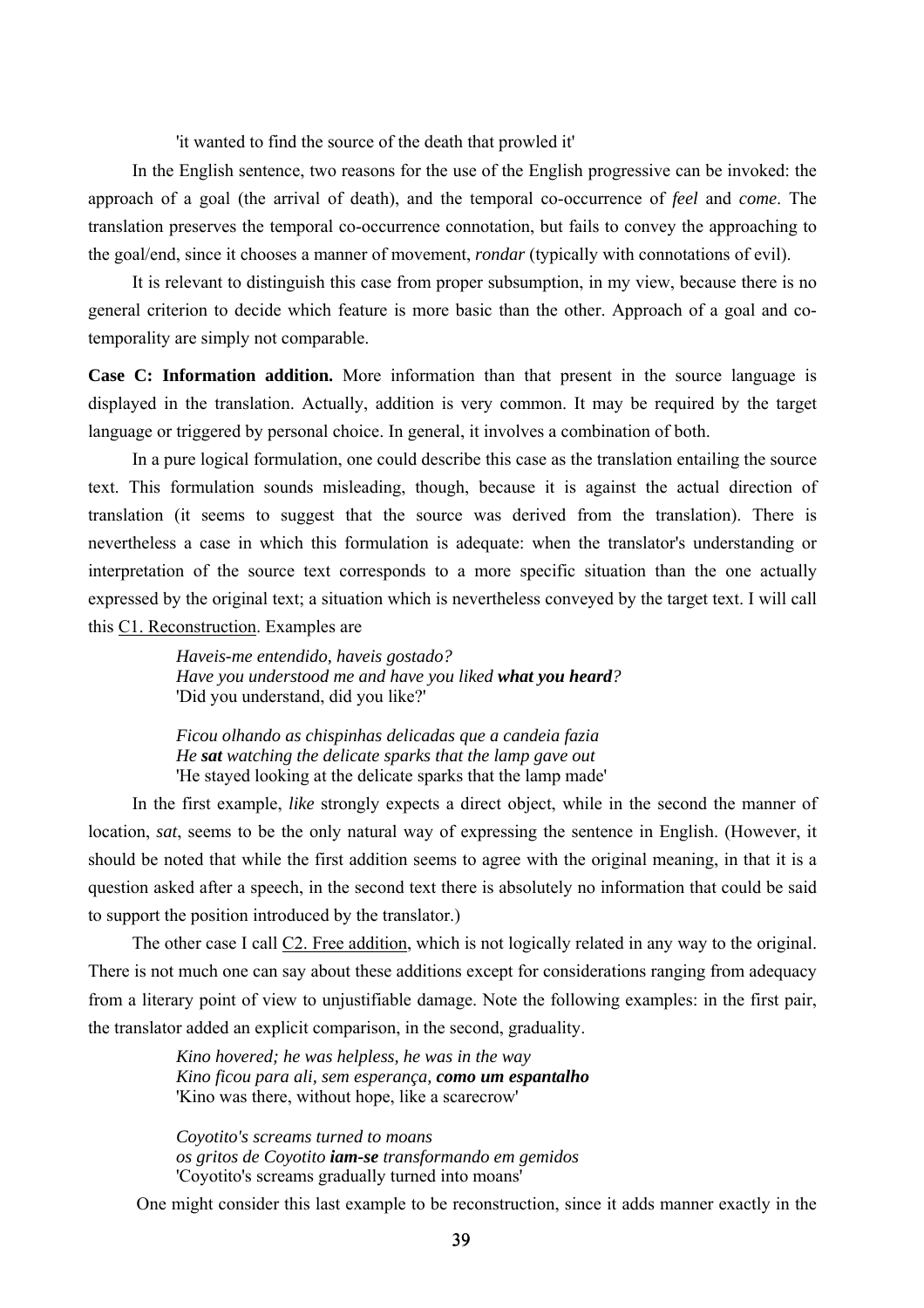same way as the last example of C1. However, the target language in this case does not require manner specification in order to sound natural, and, therefore, the reconstruction is "free". This seems to indicate that a fine classification of translation pairs must also take into account the two language systems involved.

In fact, one especially interesting case of information addition concerns translation pairs where the source element is vague regarding a given piece of information which the target language is forced to specify (one of the two cases of translation mismatches). Naturally, the target language is forced to add information that is not present in the source language. However, this addition may entail a significant loss as well, whenever the other choice(s) were also conveyed by the source text, i.e., when the source language description was more encompassing. Clear cases in the English-Portuguese pair concern temporal reference:

> *He was trapped as his people were always trapped Estava peado, como todos os da sua raça sempre tinham estado*  'He was trapped as all of his people had always been'

Portuguese has to choose either remote or cooccurrent time specification, since there is no way to convey, with a single verb-tense combination, both past and simultaneous validity as in English.

An analogous situation can be found in this example:

*Perhaps he alone did this and perhaps all of his people did it. Talvez ninguém mais fizesse aquilo e talvez todos os seus o tivessem feito.*  'Maybe nobody else did that and maybe all of his had done it'

In general, translation problems related to vagueness are pervasive, and will be abundantly described in the present thesis. Other such cases between English and Portuguese involve gender for human nouns, and decision between inception or continuous state:

> *But Kino was in motion. Mas Kino começou a mexer-se*  'But Kino started to move'

In this case, the Portuguese translator had to choose between an inceptive or a stative description, while one can say that English is not specific about it.

**Case D: Translation through intermediary representation.** Another theoretical possibility, suggested by Lauri Carlson (p.c.), is the case where both elements of the pair are related to a third one, intermediary, as it is, which originates from the understanding of the translator, and which may entail (or be entailed by) both elements, which do not therefore stand in a direct relationship between each other. Suggested examples are represented with the intermediary situation in intermediate position:

```
He lived on charity -> HE WAS POOR -> Não tinha um tostão ('He did not have a penny')
```
*The man was hanged*  $\rightarrow$  HE WAS EXECUTED  $\rightarrow$  *O homem foi decapitado* (The man was beheaded')

In both cases, two different specific instances are related to the same general information, so one could talk about moving to a sister node instead of going up in an information hierarchy (subsumption) or down (adding information). They involve both addition and loss of information,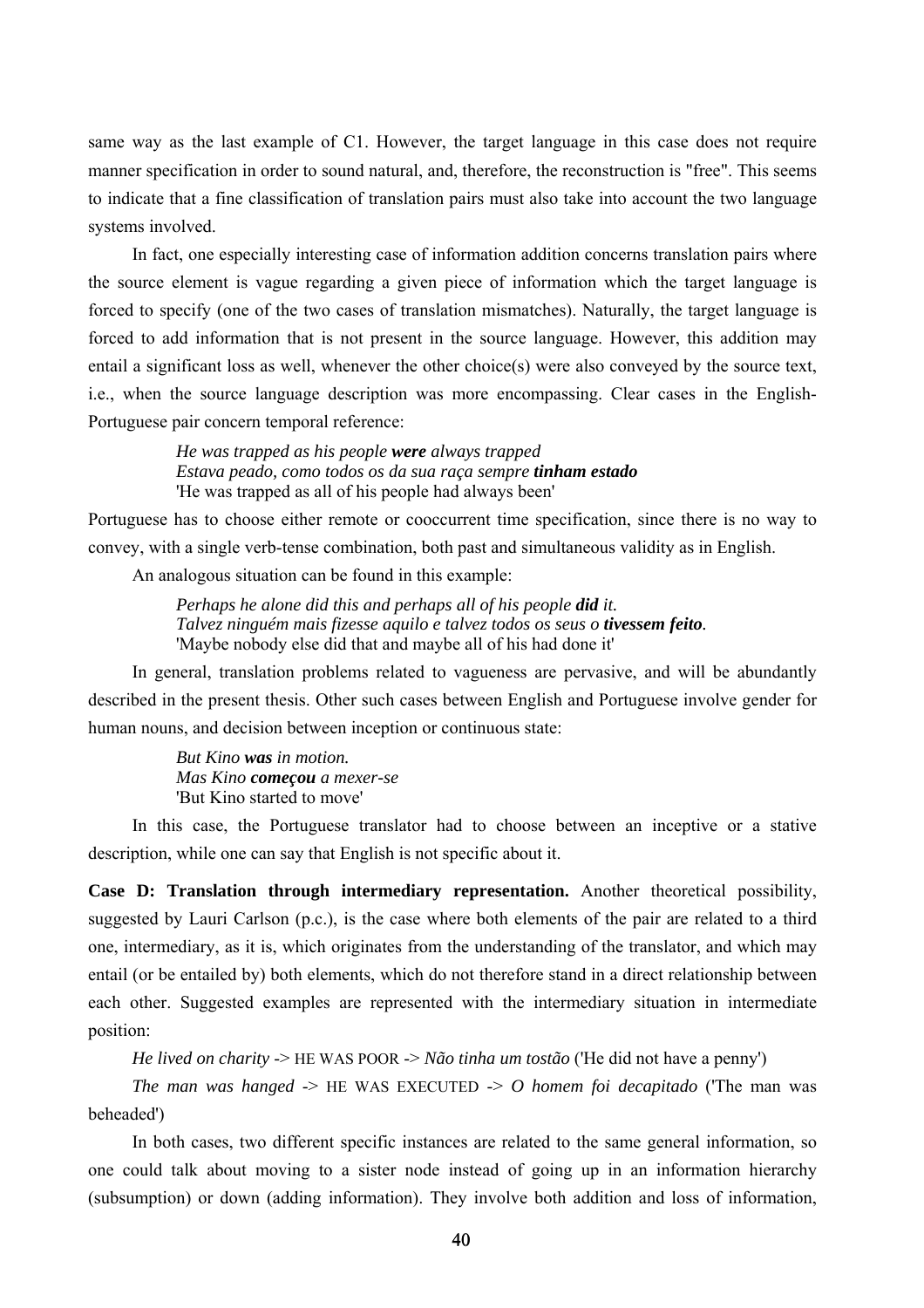i.e., they combine cases B. and C. Note, however, that while the first corresponds to positing a situation which entails the two others, and could be termed D1. Entailments of a common situation, in the second case both are specific instances of one common situation, i.e., this could be analysed as D<sub>2</sub>. Sharing entailments.

A very common case of D1 is the translation of causes by results and vice versa (the intermediate representation, not expressed in either language, would contain both the cause and the result). Examples are:

> *-- Quere-as? -- e as flores já se alteavam nas mãos do outro. --"Do you want them?"--and he placed the flowers in the other man's hands.*  '"Do you want them?" And the flowers already rose in the other's hands'

*and the pearl, knocked from his hand, lay winking behind a little stone in the pathway. It glinted in the soft moonlight.* 

*Mas a pérola, que lhe saltara da mão, rolara na terra para trás de uma pedra do caminho e cintilava sob a pálida lua.* 

'But the pearl, who had jumped from him from the hand, had rolled into behind of a path stone and twinkled under the pale moon.'

In purely formal terms, any translation pair could be described as having an underlying intermediary representation (built by adding the two statements) from which both sides could be entailed. Obviously, something else is required to justify invoking a "common situation" in the first place.

This paves the way for the next (and final) case, that of translation mistakes. Because the understanding of the translator may be hindered, the intermediary situation may not be logically related to the source one, and thus semantically unrelated translations may occur.

**Case E: Translation failure.** Translation failure is defined here as the case where none of the semantic relationships A to C between the source and the translation described holds, and the (formally possible) version of D has not enough internal coherence. Obviously, and as will be additionally shown below during my discussion of translation quality, translation failure is a difficult notion. How great must a discrepancy be in order not to count as addition of information, partial interpretation, or parallel (in the sense of sister node) rendering, but rather as translation failure *tout court*? In general, it is perhaps better to speak of relative translation failure.

Translation failure, moreover, is not a random process.16 It can be attributed mainly to two different reasons:

E1. Misrepresentation. As mentioned above, misrepresentation of the situation described in the source text, for lack of knowledge of the language, or of the situation it depicts (a cultural problem), can result in wrong translation.

E2. Interference. Translation failure may occur because of (misleading) similarities between formal systems of the two languages. The problem of false friends in the lexicon is well known, but I could observe the same problem involving grammatical markers fairly frequently, as well.

<sup>16</sup> Forgetting for the moment the uninteresting question of typing errors.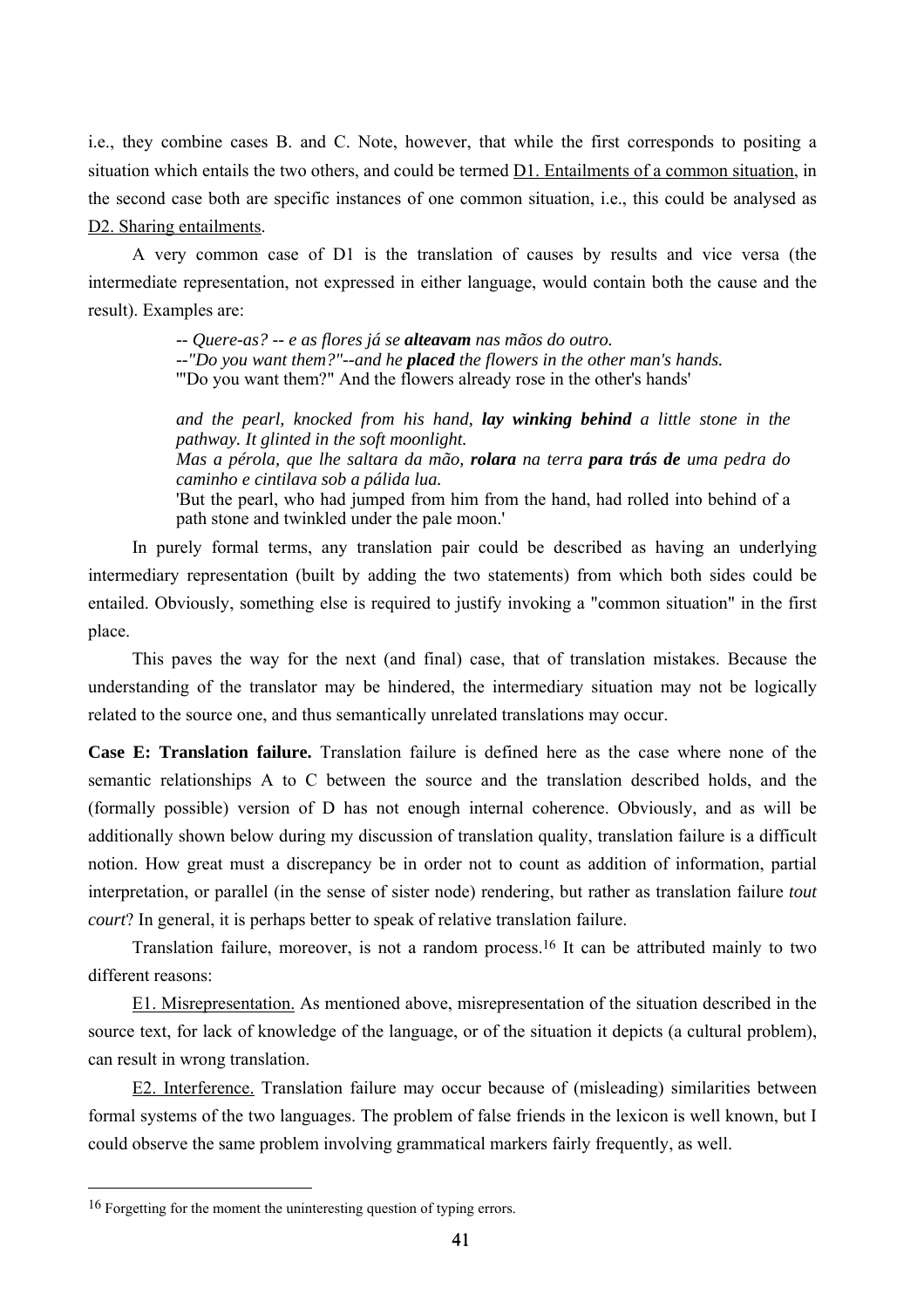It is interesting to note, actually, that the existence of E2 cases provides evidence for the claim that human translators are often structure driven, and not only interpretation driven; on the contrary, cases D and E1 can only be explained through (often rather elaborate) reasoning on the part of the translator.

Summing up, the above typology presents a classification based on several principles. Basically, translation pairs were organized according to a logical relation enriched with linguistic considerations. For the logician, the relevant categories  $(>=)$  stands for implication) are then: A:  $a \le b$ ; B:  $a \le b$ ; C:  $a \le b$ ; D1:  $c \le a$  and  $c \le b$ ; D2:  $a \le c$  and  $b \le c$ , and E: none of the above. Further distinctions drawn are relevant if one takes the linguistic systems into account: A1 versus A2 distinguishes between the meaning of linguistic categories in context and in vacuum;17 B1 versus B2 deals with further specification of the linguistic category *a*, specifically, from the assumption that *a* could be identified roughly as *c*+*b*, whether the nature of that "+" was essential or arbitrary; C1 versus C2 concerns essentially the same distinction, now having *b* identified as  $a+d$ ; while E1 contrasts with E2 by depicting the cause for E obtained through two different linguistic levels (content versus form).

Before discussing some consequences of this typology for translation-based contrastive studies, let me address two other issues that must be mentioned before a conclusion can be drawn: translation quality and translationese. Although both make sense in the context of machine translation as well, they will mainly be discussed in relation to human translation, the object of this study.

#### **3.5 Translationese**

 $\overline{a}$ 

Translation, as already mentioned, can be seen as a process or as a result. The 'translation as result' view is concerned with the properties that a given text has, precisely because it was produced by translating another one.

Now, there are three kinds of properties one may be interested in, namely, (i) properties of all translations, what have been called "universals of translation" (see Baker, 1993), (ii) properties of translations specific to a particular language pair (source-target), which I call translationese, and (iii) properties of particular translations, depending on the author and/or the translator.

Obviously, it is the second kind which is of interest for contrasting two languages, even though it may be advisable to keep the other kinds in mind, as well.

In Santos (1995a), I define translationese as "the influence of properties of the source language in a translated text in a target language". One can also describe this phenomenon as language interference brought about by translation.18

 $17$  This is a distinction that cuts across all cases, but which was only identified separately for case A. In the other cases, the analyses already presupposed translations in context.

<sup>18</sup> I am aware that, as usual, there is no agreed-upon definition of the term. For example, Baker (1993:149) writes: "in some cases, when an unusual distribution of features is clearly a result of the translator's inexperience or lack of competence in the target language, this phenomenon is referred to as 'translationese'", while Gellerstam (1986:88) is careful to state that "translationese is not to be equated with translation errors: I use *translationese* in reference to what I take to be systematic influence on target language (TL) from source language (SL)"*.* Given this situation, I try to give here a precise definition of what the term is meant to denote in this dissertation. Even though Stig Johansson has called my attention to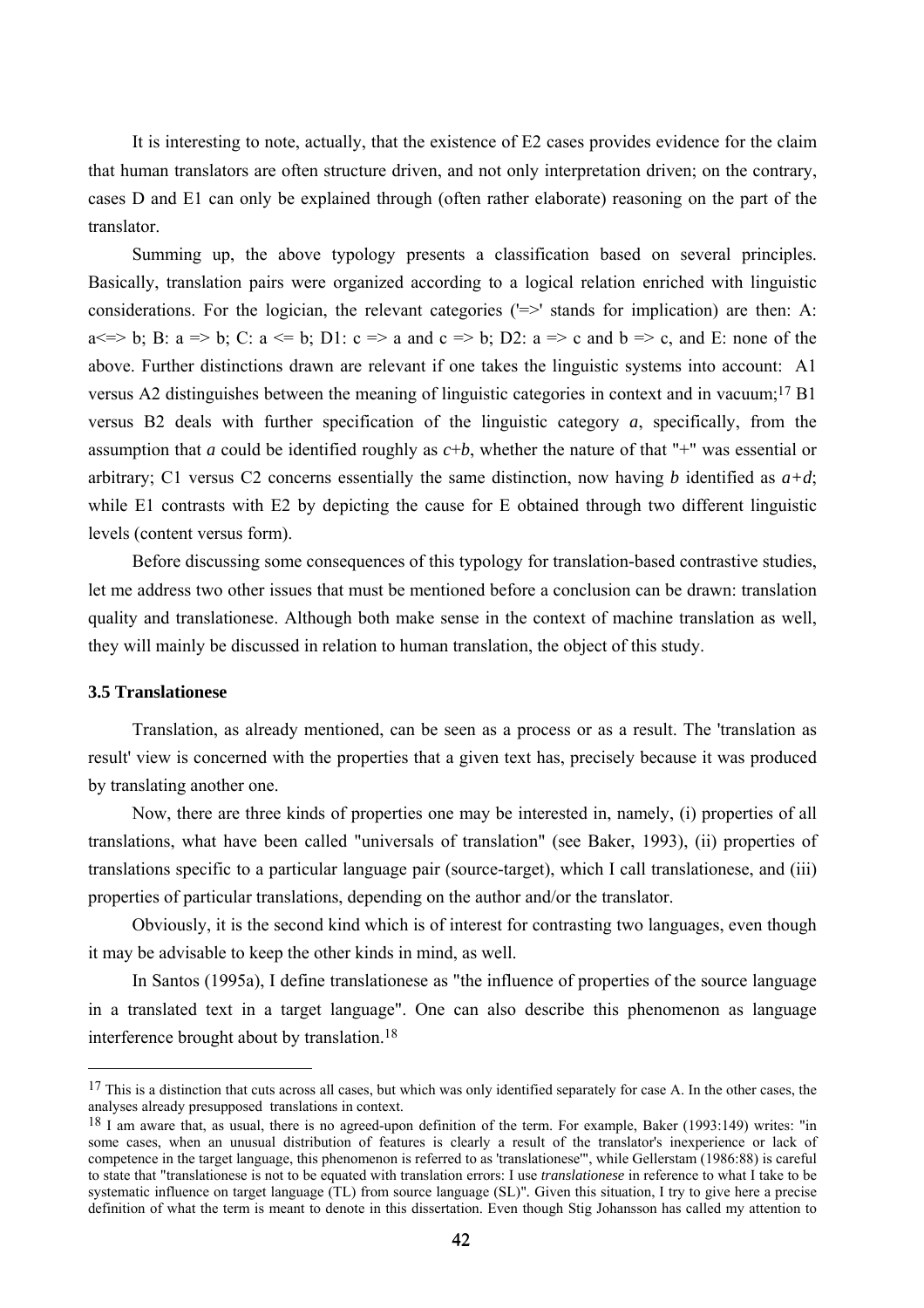On closer inspection, this influence can result in:

- the presence of properties of the source language in the target language text
- the absence of properties of the target language absent in the source language text

- the presence of properties of the target language exaggerated by the influence of conscious contrastive knowledge on the part of the translator.

As for this last case, even though it may reflect a property of texts created by translation, I prefer the term "anti-translationese" to describe it. In any case, it shares with translationese proper the deviation from the target language norms, naturalness and/or typicality.

The term "translationese" was to my knowledge first used by Gellerstam (1986) to describe vocabulary differences between original Swedish text and Swedish translated from English. His study contrasted the two kinds of text in terms of frequency of lexical items, and, from his results, he tried to explain why such differences occurred at all. In this dissertation, I will be interested in the notion of translationese applied to grammatical features. (Incidentally, and without being aware of it then, I was also studying translationese in Portuguese when I compared the classifications of Imperfeito in original and translated text in Santos (1994b) -- see also Chapter 10.)

Gellerstam, however, concentrated on target language texts only. In Santos (1995a), I suggested a broadening of the notion of translationese by analysing parallel corpora, and inspecting and using as evidence the source text and the actual translation relations as well,<sup>19</sup> integrated in a general program of identifying the differences and similarities of two languages.

I present here some real examples where translationese is, in my opinion, obvious:

*Apoiado à mesa, arrastou-se até à outra ponta, e daí, deixou-se cair até à enxerga. Leaning on the table, he dragged himself to the far side and from there let himself fall to the cot.* 

'Leaning on the table, he dragged himself to the other corner and fell to the cot.

*Deixou-se ficar estendida, saboreando uma incomodidade que era exaurido repouso. She let herself remain stretched out, savoring a discomfort that was to her an exhausted repose.* 

'She kept lying, savoring a discomfort that was exhausted repose'

*Long after Juan Tomás had gone Kino sat brooding on his sleeping mat. Muito tempo depois de João Tomás ter saído, ainda Kino estava sentado na esteira, meditando.*

In Part III, several other examples will be discussed, while some procedures to systematically detect grammatical translationese, building upon those suggested in Santos (1995b) will be presented in Section 3.8 below.

### **3.6 Translation quality**

Everyone is aware that translators sometimes fail, and that translations can be rated (if not, why

the fact that nouns in *-ese* have a depreciative connotation in English, e.g. *journalese*, I still prefer the term "translationese" to "interference", which in my view (possibly due to Portuguese interference) carries worse connotations still. <sup>19</sup> I am indebted to Stig Johansson for pointing out this difference between Gellerstam's approach and mine.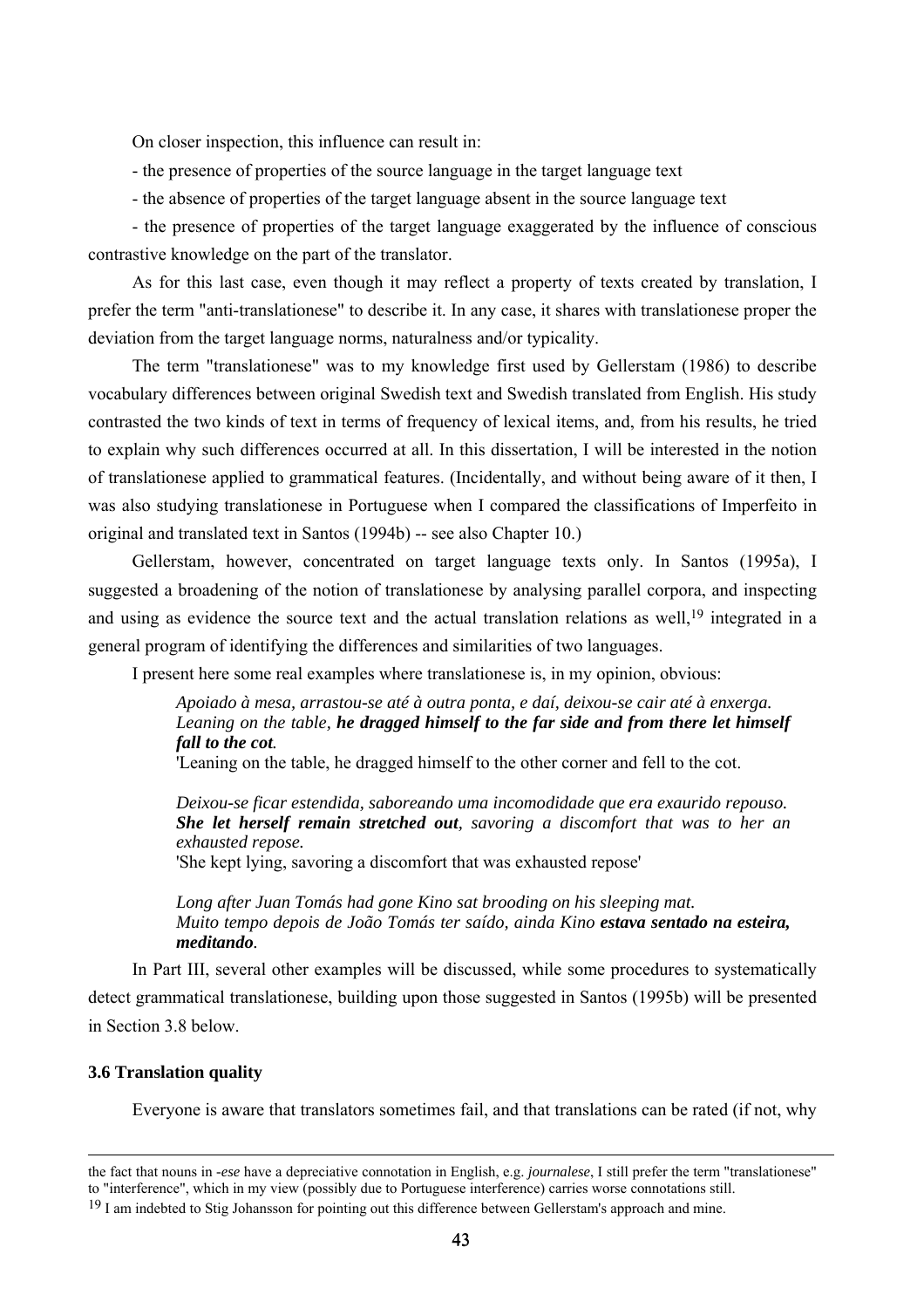would "translation prizes" exist for the best translation of the year in most European countries?). Translators themselves are willing to admit that "Even with such cautious checking and re-checking, errors will persist" (O'Brien, 1959:89).

Again, translation quality can be seen as referring both to content preservation, and to naturalness of the resulting text. But even separating these two criteria, it is hard to come up with a reasonably objective strategy, as books devoted to the task of "translation quality assessment", like e.g. House (1981), show.

Some non-trivial examples may help to prove this point. How good are the following genuine translations?

> *The animals from miles around came to drink from the little pools, and the wild sheep and the deer, the pumas and raccoons, and the mice--all came to drink. De quilómetros em volta, os animais vinham beber àquelas lagoas.*  'From miles around, animals came to drink to those pools.'

> *She looked up at Kino when he came back; she saw him examine her ankles, cut and scratched from the stones and brush,*

> *e olhou para Kino, que voltava e lhe via os tornozelos esfolados e feridos das pedras e das urzes.*

> 'and she looked at Kino, who was coming back and could see her ankles, scatched and hurt from the stones and brushes'

> *the doctor said, and he saw Kino's eyes flick involuntarily to the floor near the side post of the brush house.*

> *disse o médico, ao mesmo tempo que seguia os olhos de Kino, irresistivelmente parados no chão ao pé do pilar da cabana.*

> 'said the doctor, at the same time which he followed Kino's eys, irresistibly fixed at the ground near the post of the house'

> *Era um longo hábito de frade o que vestia, quase até às sandálias que, na lama, se distinguiam pouco dos pés magros e ossudos.*

> *He wore a long friar's habit that reached almost to the muddy sandals on his thin, bony feet.*

> 'It was a long habit of friar he had on, almost to the the sandals which, in the mud, were hard to distinguish from his thin and bony feet.'

*Aconchegou-se no manto, e subiu as escadas. He pulled the mantle closer about him and climbed the stairs.*  'He made himself comfortable in his mantle, and climbed the stairs.'

*Quando elas o deixaram exaustas, levantou-se para espreitar. When they were exhausted and left, he got up to peep around.*  'When they left him, exhausted, he rose to have a look.'

For instance, the first example is not necessarily a mistranslation. As pointed out by Lauri Carlson (p.c.), it is possible that "the Portuguese translator omits listing all the local animals coming to the waterhole because she estimates the effect of the list on her supposed audience would be opposite of its effect on readers of the original --- making the image more concrete and familiar for the former who have intimate acquaintance with the local fauna, but causing puzzlement or estrangement for foreign readers". In general, in all the examples above it is difficult to point out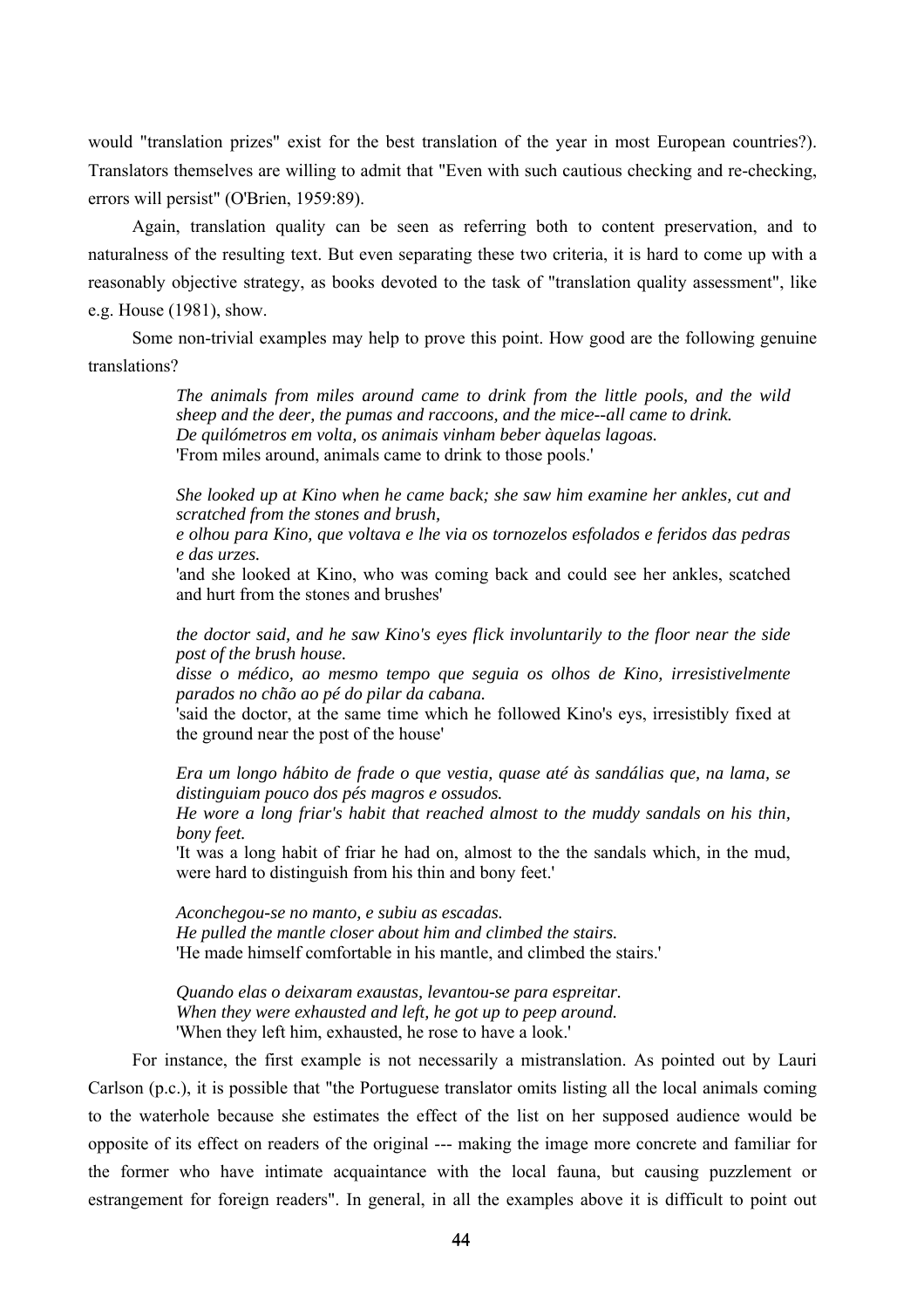translation correspondences between elements of the translation pairs (one might call this "noncompositionality"), but none displays a blatant error, either.

If one tries to go deep into what is supposed to be preserved, it becomes obvious at once that most translations, in fact, fail to convey every piece of information, and only those, present in the source text. I hope to have shown this clearly in Section 3.4.2. On the other hand, it has proved extremely hard, if not impossible, to define a minimum that must get transmitted, even though some kinds of errors are easy to detect and check.

One of the most complicated factors in the measurement of translation quality is the fact that translation is non-unique in a different way than any original utterance. I.e., in addition to matters of monolingual paraphrasability, an important issue concerns the choice among different pieces of information contained in a source text, as was again pointed out in Section 3.4.2.

This is especially relevant when that information is conveyed by a grammatical marker, which generally acquires a set of related meanings by a process Dahl has called "conventionalization of implicatures": "if some condition happens to be fulfilled frequently when a certain category is used, a stronger association may develop between the condition and the category in such a way that the condition comes to be understood as an integral part of the meaning of the category" (Dahl, 1985:11). Conventionalized implicatures, as should be expected, vary from language to language, thus making the translation of grammatical features especially difficult. As regards Portuguese tense and aspect markers, I have given a first description of clusters of such meanings of Imperfeito in Santos (1994b) and presented some analyses of their translation in Santos (1995b), which will be built upon in Chapters 10 and 14, respectively.

Summing up, in spite of the optimistic statements of some computational linguists, e.g. that "existing translations contain more solutions to more translation problems than any other available resource" (Isabelle et al., 1993:205), real translations display a fairly complex array of problems as well

#### **3.7 Discussion**

Before addressing the issue of the use of translations for the study of language contrast, which is, after all, the *raison d'être* of the present and the preceding chapters, I want to draw some conclusions from the three previous sections, as well as evaluate what I have done so far.

I started with a critical presentation of the interrelationship(s) between meaning and translation, from the perspective of both the machine translation and the translation studies schools. After discussing in some detail a particular concept from the MT community, the translation mismatch, showing that it fell short of describing most mismatches in real translation, I argued that translation is not meaning preserving in general. I did this by presenting a semantic typology built upon the study of actual translation pairs which featured several different relationships between the meanings of the elements of the pair.

This, I feel, is the practical, or empirically based, complement of Santos (1992b), where I made the same point (lack of meaning preservation in translation) without resorting to real data.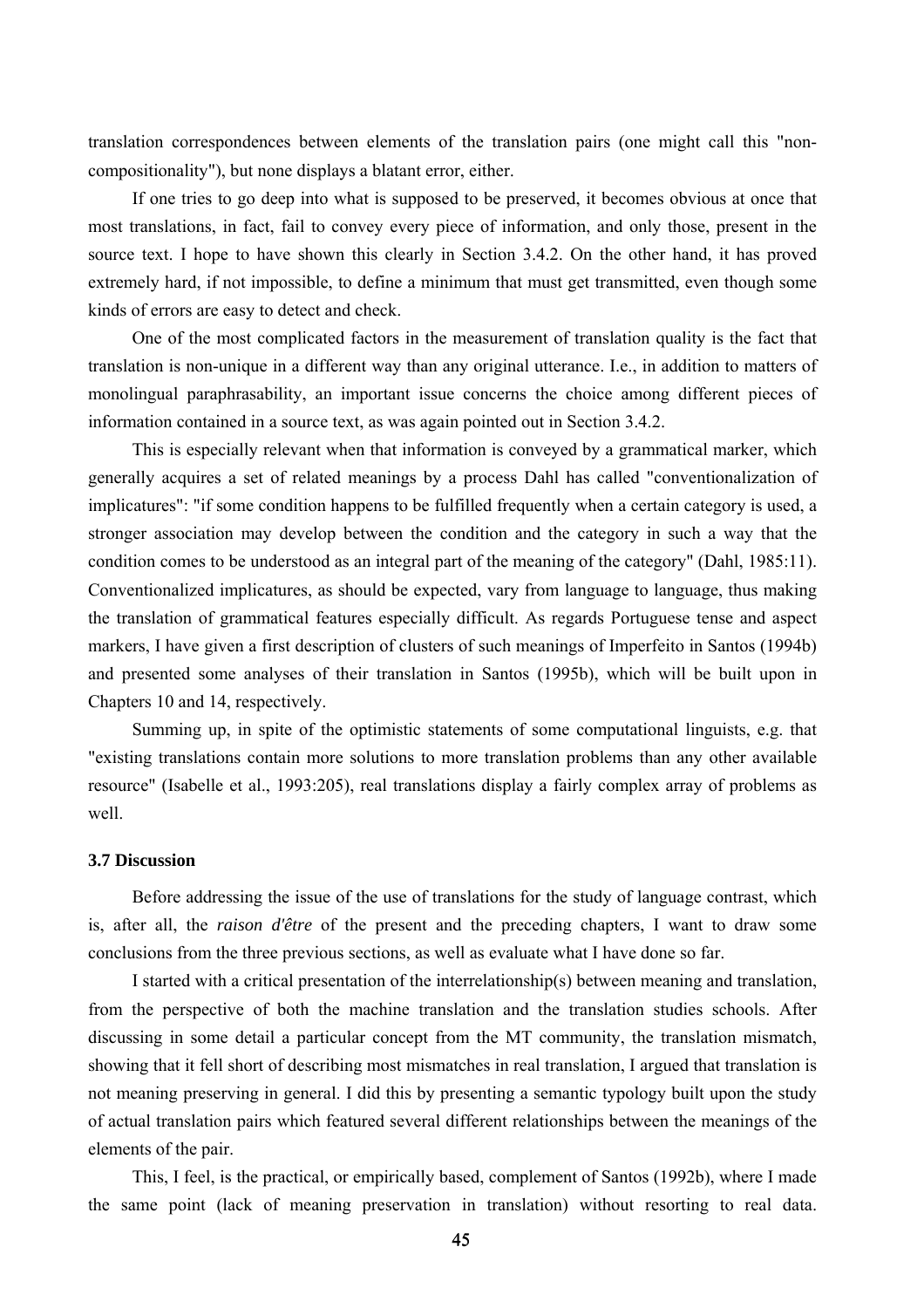(Incidentally, there, I cited philosophical approaches to meaning rather than claims from translation theorists, and discussed other possible relations that could be proposed to formalize translation.) I believe, nevertheless, that the argument presented here is considerably stronger, because it is based not on speculation but on real, documented, translation practice.

Then, I proceeded to discuss two other questions: the elusive issue of translation quality, and the phenomenon, more amenable to description, called translationese. My intention was to provide an informed overview of what may be involved in any particular translation pair.

Now, it is undeniable that the classification I provide is considerably more intricate than the one obtained by a simple generalization of the "translation mismatches"' perspective (adding case c. - - even though the two languages can, they do not express the same content (cf. page 30) -- and d. - they can and do express the same content). The reason lies, I believe, not in the failure of the researchers to address the relevant questions, but in the realization that the (computational) analysis of real translations is a task different in kind from, and possibly more complex than, machine translation.

I.e., although the notion of "translation mismatch" is relevant to the design of an MT system, it can nevertheless be of little value for the analysis of real (human) translations. Conversely, measuring translation quality or translationese is outside the scope of an MT system, which strives to render only good (though possibly translationese-prone) translations. Also, a little consideration of the issues described in C2, D or E of my typology in Section 3.4.2 shows that they cannot be involved in MT.

This, it is important to note, disagrees radically with some (far too optimistic, in my opinion) claims in the MT literature. For example, Isabelle asserts that "there are reasons why the outlook for bi-text production is much brighter than it is for MT systems. First, in contrast with the active linguistic capacity required for the production of translations, the reconstruction of translation correspondences in existing translations requires only a passive linguistic capability" (Isabelle, 1992:80)*.* He is obviously not taking into consideration human imagination, creativity and other hardto-formalize phenomena which are at play in human translation, allowing it to diverge/deviate in a much more radical way than machine translations.

This misconception of simplicity is well phrased again by Isabelle, when he suggests that it is the system developer's choice, after sentence alignment, to "further specify correspondences between lower-rank units: sentences, phrases, words and morphemes" (Isabelle, 1992:80). This, I contend, is not a question of choice, but of descriptive adequacy. The following examples demonstrate, anticipating the description of alignment in Chapter 9, that it is the texts to be aligned that dictate which resolution is in fact possible, i.e., a specific bi-text may allow some sentences to be aligned in a word-to-word fashion, while other sentences can only be sentence-to-sentence aligned. I have therefore underlined minimal correspondences in some translation pairs:

> *And, since early Mass was over and business was slow, they followed the procession, these endless searchers after perfect knowledge of their fellow men, to see what the fat lazy doctor would do about an indigent baby with a scorpion bite.*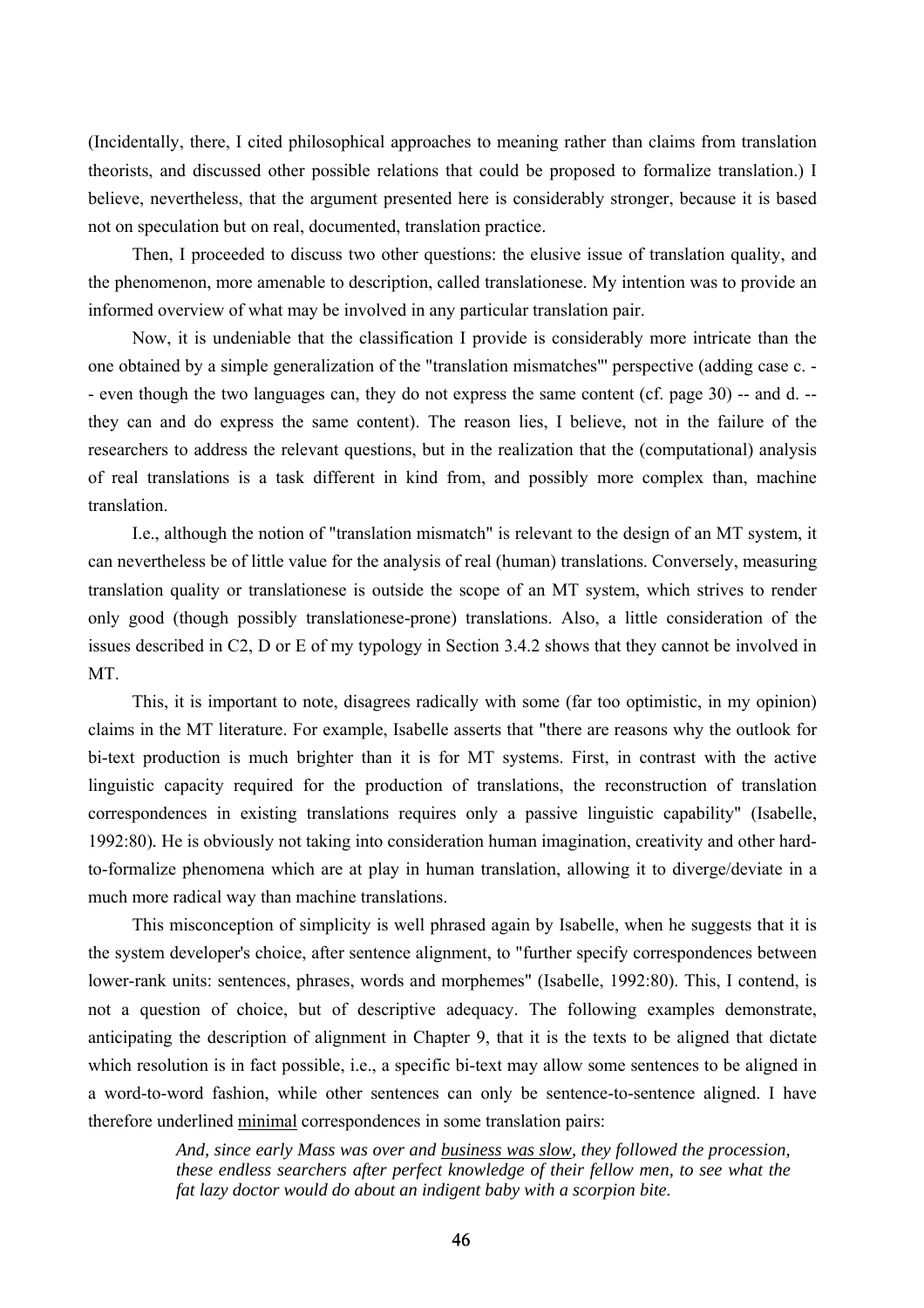*e, como a missa da manhã estava acabada e aquilo já pouco rendia, juntaram-se à procissão como incansáveis pesquisadores do perfeito conhecimento do próximo, para verem o que aquele gordo e preguiçoso médico faria por uma criança pobre picada por um lacrau.* 

'and since the morning mass was finished and that already little payed, joined the procession as untirable searchers after the perfect knowledge of the fellow man, to see what that fat and lazy doctor would do for a poor child bit by a scorpion.'

 *And the baby was weary and petulant, and he cried softly until Juana gave him her breast, and then he gurgled and clucked against her.* 

*A criança estava fatigada e agitada, e só deixou de chorar quando ela lhe mostrou o seio, a que se lançou com avidez.* 

'The child was tired and agitated, and only stopped crying when she showed him the breast, to which he moved with greed.'

(Digressing for a moment, I note that Isabelle displays a fairly simplistic view of (machine) translation when he states that "one cannot translate a unit (say a sentence) without at the same time translating its components (phrases, words)" (Isabelle, 1992:80). One can translate a unit without at the same time translating its components, not only in human translation, as shown above, but in machine translation as well. Santos (1990) describes an implementation that demonstrates this claim.)

But let me leave aside for the moment the question of machine versus human translation, and concentrate simply on what other conclusions can be drawn from the typology of Section 3.4.2.

It became evident -- see Chapter 7 for extensive illustration -- that, even when there were no formal marks requiring specification in one system but not in the other (the classical definition of translation mismatch), more often than not a situation other than equivalence (case A) occurred.

One way to go about it would be to attribute it to the unsystematicity of the lexicon. In other words, most translation mismatches would be due to lexical mismatches, caused by idiosyncratic lexemes in either language. Not denying that there are idiosyncratic lexical items, I believe that lexical organization is by and large related to (or, in harmony with) grammar. And hence most lexical mismatches in the realm of tense and aspect should be derivable from a lexical organization which is dependent on the same principles of grammar. They should not be random.

Another alternative that has been proposed is to postulate quantitative rules as formalizing tendencies: Instead of simple prohibition or obligatoriness, one should introduce plausibility indices in grammar description. I believe now that this position stems from a confusion between the empirical data and the hypotheses to explain it. While a different distribution should be noted as an empirical fact, a systematic description should not involve quantitative factors in order to have explanatory power. In my opinion, a systematic description should rank categories and distinctions among categories, and will predict that the lower an item is hierarchically, the less frequent (more marked) it can be expected to be.

I will, therefore, attempt in this thesis to describe systematically the differences between English and Portuguese -- which can be objectively assessed by different distributions -- by postulating different categories and/or different ranking order among corresponding categories, not by introducing numerical "explanations".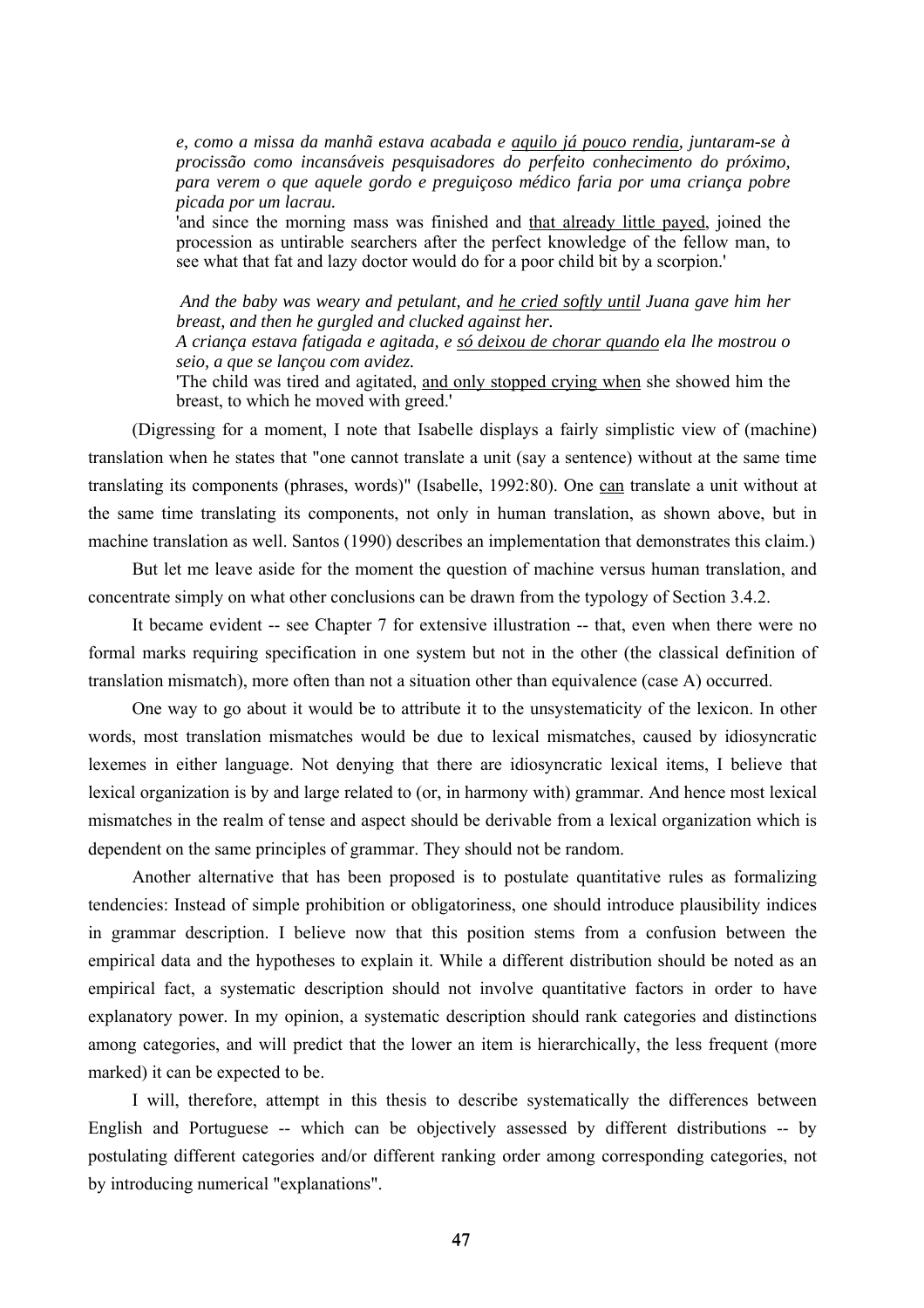## **3.8 On contrasting languages through translation**

In the previous sections, I have surveyed the difficulties in coming to grips with the notion of translation, and the complexity involved in an adequate description of its result in semantic terms. Here, I will discuss how a text and its translation can be used in the comparison of two language systems.

## **3.8.1 The argument for translation-based contrastive studies20**

At first sight, there is not very much positive one can say in favour of the use of translations in language comparison. When one seriously addresses the question of eliciting semantic data from parallel corpora, two major difficulties arise:

1. When (if ever) can one take the texts in the two languages to express the same meaning (irrespective of which definition of meaning one is working with)?

Section 3.4.2 suggested a fivefold classification which is illustrative of the problems of an "equivalence of meaning" assumption. One must be aware of the several semantic relationships actually occurring in translation pairs if one wants to use translations as data.

2. When (if ever) can one take the target language text to be an adequate sample of the target language (in the way it conveys meanings, for example)?

Here, again, there is no simple answer. As discussed in Section 3.5, a translated text is surely not a typical target language text, given that it was conceived in the source language system, with different expressive means, different discourse strategies, different cultural backgrounds, and a different stock of lexical items. (Actually, Baker (1993) has even proposed the study of translations as a text type in their own right.) One must also study original target language texts, as is proposed as a bilingual corpus principle in Johansson & Hofland (1994).

These two questions do no more than re-state the already mentioned dialectics involved in the process of translation, namely, the desire to follow two principles, which are often incompatible: being faithful to the original (often called exactness or adequacy) and being faithful to the target language (also commonly referred to as naturalness).

One should thus address the fundamental question of whether contrastive studies should rely on real translations at all, given the problems highlighted above.

Now, on the one hand, according to van Buren, "it is logically impossible to engage in contrastive analysis without postulating common categories of one sort or another since, more generally, it is logically impossible to compare any two entities without using the same frame of reference" (van Buren, 1990:85)

On the other hand, as I argued in Chapter 2 above, there is no guarantee that underlying semantic categories in any two languages cover the same range, nor is it necessary that they are

 $20$  I should note that, while the argument is my own, I am not claiming to be the first one to argue for its conclusion (or at least a weakened form of it), namely, that translated texts are a useful tool for contrastive analysis. On the contrary, this is perhaps the dominant view, and in fact it explicitly motivates the compilation of parallel corpora; cf. e.g. Johansson & Hofland (1994).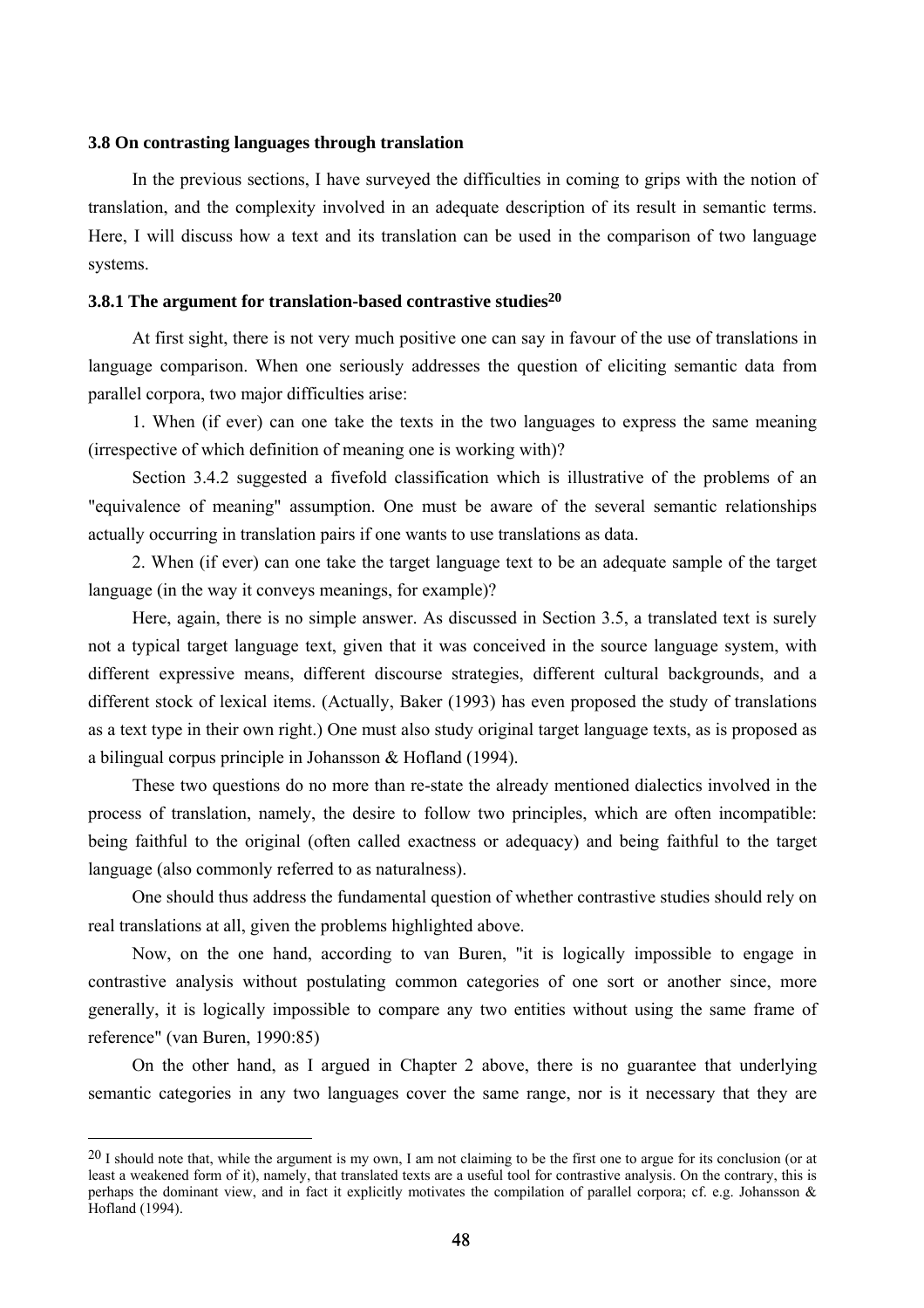involved in the same situations.

Therefore, it seems that these two claims cannot be held simultaneously: rather, one seems to be forced either to abandon the requirement that each language be described in terms of its own categories, or to give up the hope of comparing two languages before a "language-independent language" be found that can be used as means of comparison.

There is, fortunately, one way out: that of measuring one language via the other language's categories. This is, in fact, what people have always (implicitly) done, often using English as the measuring rod (as noted in Santos (1992b) and above in Chapter 2).

It is, moreover, what translation in practice does: it expresses the categories of one language through those of another (the target language).

The recognition of this fact thus solves our problem in a surprising manner: The use of real translations in fact turns out to be the best unbiased way (if not the only one) to get objective data for the contrasting or comparison of two languages, provided, of course, that we are aware of the relativity of each language's concepts, and of the distortions possibly brought about by looking at one language with spectacles from another.

This view allows one, furthermore, to look at translation phenomena in a different perspective: Instead of viewing real translations as deviating from the ideal of "equal content in each side of the translation pair", now it is obvious and predictable that two translationally related entities do not necessarily mean the same.

An interesting case is when two items in a translation pair are instances of different categories of different languages, and meanings which are secondary or derived implications in one language are instead expressed through the core of the translated category in the other language.

For example, English marks "in progress" and encodes lexically the feature "has an inherent end". On the other hand, Portuguese has a category "temporary state". Now, it is natural (and actually frequent) that something marked as being in progress in English is translated into Portuguese by something temporary. After all, something which has an inherent end and is in progress is bound to finish. However, a Portuguese temporary state is not necessarily something which is in progress and ends.

Another example: Portuguese marks "according to plan", while English encodes present relevance grammatically. Often, the occurrence of what is according to plan is relevant to the present, and thus these grammatical features are translationally related.

This view of considering the process and result of translation as the way to do contrastive studies suggests precise guide-lines for language comparison:

1. The analysis of each language must be done following the categories suggested by the language itself. Therefore, a different metalanguage should be used (which is trivially simple if one uses a natural metalanguage).

2. Languages should be contrasted without resorting to a third metalanguage ("interlingua", independent knowledge representation language, or the like), but rather by using each other's metalanguage.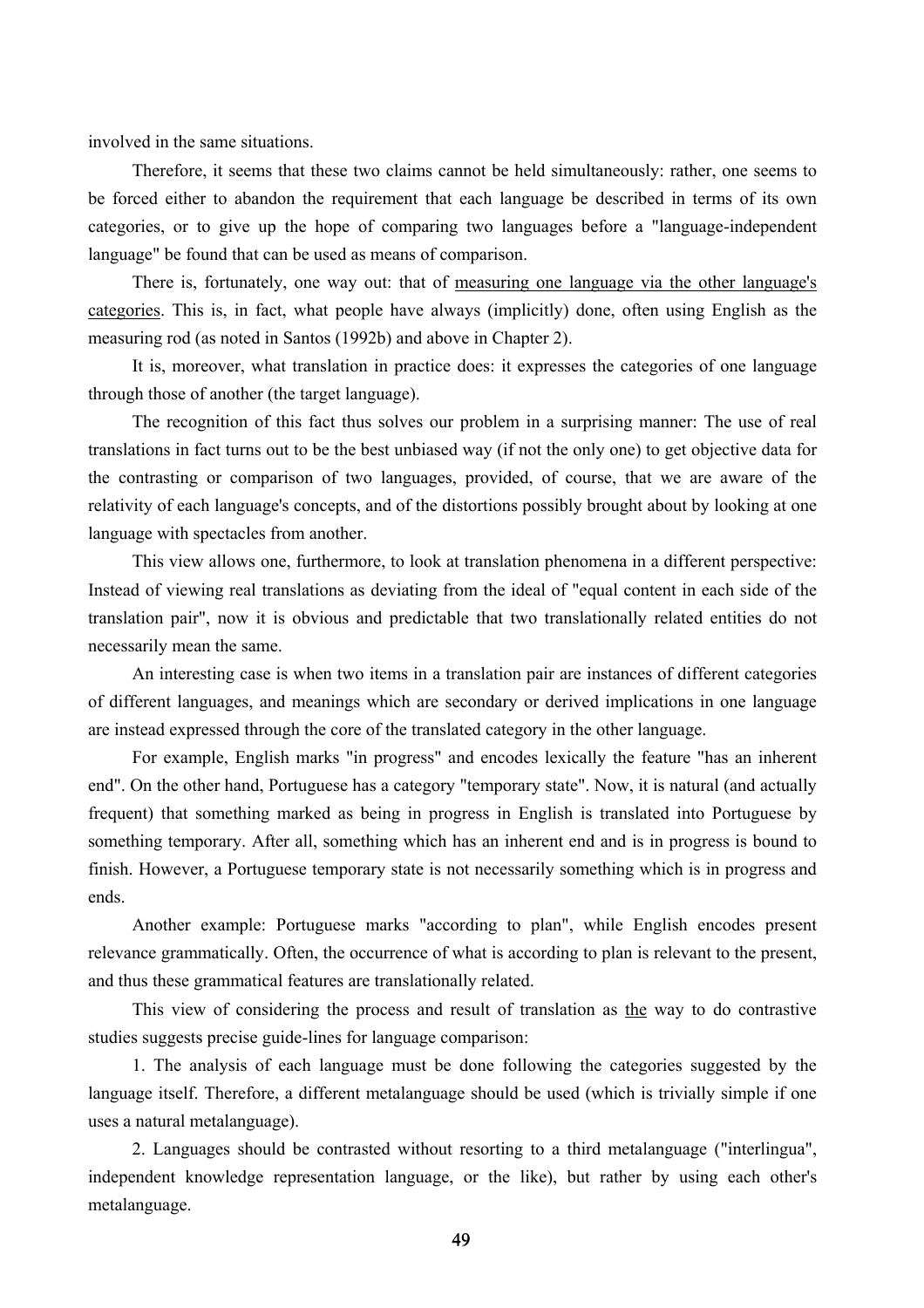3. The contrast must always be directional and performed in both directions, i.e., L1 must be seen through L2, and L2 through L1.

4. Objective data for this contrast should be furnished by the analysis of translations in the two directions. This analysis must be fine-grained, though, because some considerations concerning translations as data must be kept in mind:

a) translation is not unique:

- there is choice among the several features expressed by the source utterance

- there is information which is conveyed unintentionally (it is not functionally relevant)

- there will be arbitrary choices taken in translation, which are neither representative of the source nor of the target language

b) translation is not perfect:

 $\overline{a}$ 

- the translator may have a deficient knowledge of the source language

- the translator may have insufficient knowledge of the subject matter, culture or simply of the kind of situation depicted in the source text

- s/he may be influenced by formal similarity (interference)

- random phenomena may occur (such as typos or omissions in the texts)

c) the language of a translation is not a good representative of the target language: it will tend to select the categories which it shares with the source language (or at least uses to render them) and will have less emphasis on its own categories which are not shared by the source language (or, at most, are not useful in translation).

d) there will be cases in which the lack of parallelism is so huge that one cannot compare (formal) categories (for example, different sentence structure or radically different lexical items may prevent meaningful comparison of tenses).

# **3.8.2 Practical contrastive studies based on parallel corpora**

I have argued in the previous section that corpus-based studies on real translations are the best method to elicit systematic language differences.

But it is one thing to argue on theoretical grounds for the adequacy of a general approach. It is another matter, involving quite different concepts altogether, $2<sup>1</sup>$  to demonstrate that it is practically possible, by suggesting an algorithm, or procedure, to do it.

Having shown that many complex phenomena are at stake, I will not present a full-fledged algorithm. I will, rather, concentrate on the identification of plausible cases of interest, assuming that, as everywhere else in scientific (empirical) investigation, data and hypotheses are intertwined in the process of constructing a scientific theory; cf. Hempel (1966).

The investigation process should thus be adequately describable as two activities in tandem: the

<sup>&</sup>lt;sup>21</sup> Cf. Hempel (1966:14): "scientific hypotheses and theories are usually couched in terms that do not occur at all in the description of the empirical findings on which they rest, and which they serve to explain. For example, theories about the atomic and subatomic structure of matter contain terms such as 'atom', 'electron', 'proton', 'neutron', 'psi-function', etc.; yet they are based on laboratory findings about the spectra of various gases, tracks in cloud and bubble chambers, quantitative aspects of chemical reactions, and so forth -- all of which can be described without the use of those "theoretical terms"."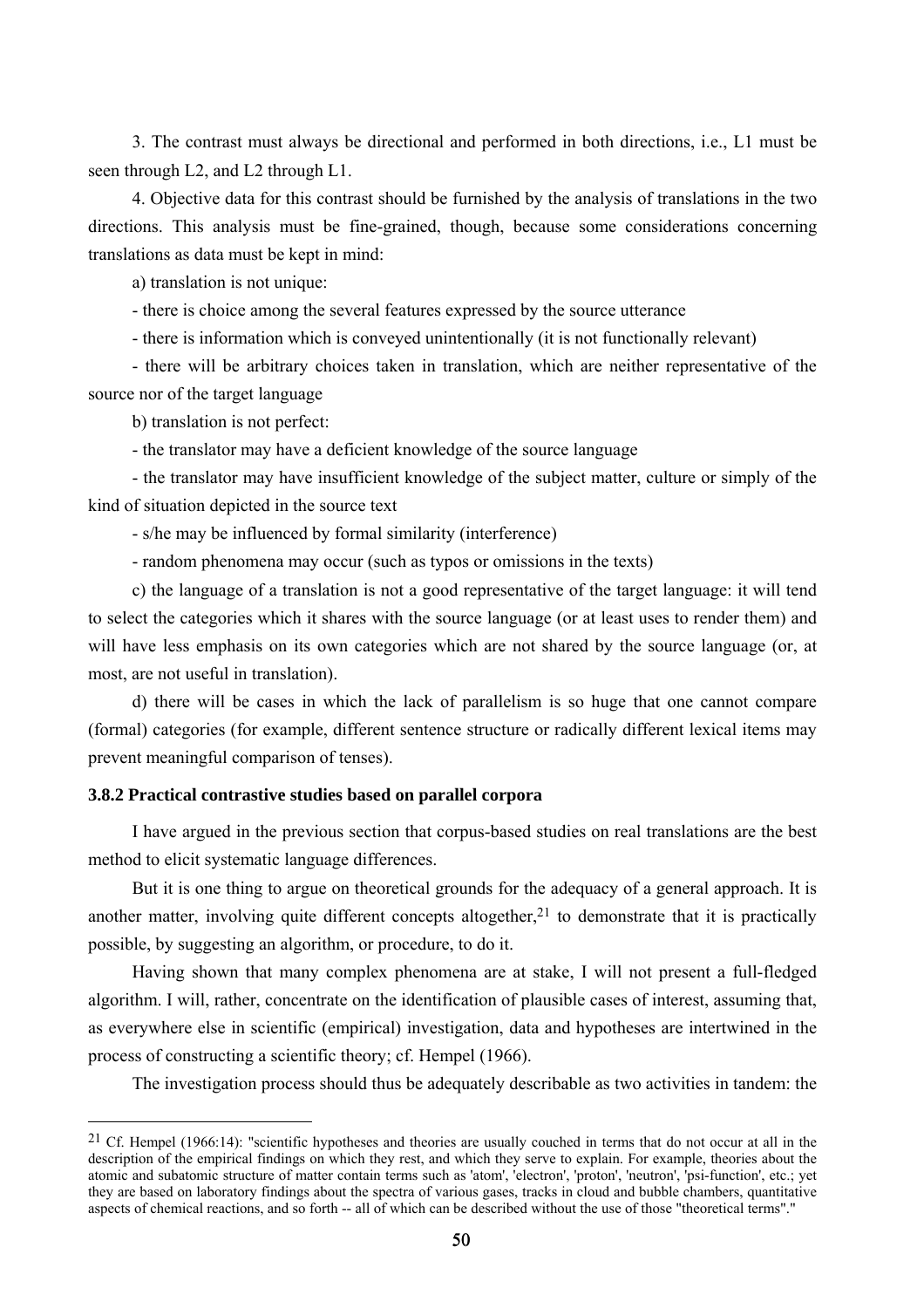guess of a general tendency, whose confirmation will come from actual translations displaying it; and the discovery of a particular difference in a translation pair, which will lead to an attempt to identify it as an instance of a general tendency. In any case, only a detailed study (as will be illustrated in Part III) can allow non-trivial conclusions; the analysis of individual translation pairs is as important as that of general distributional trends.

Before proceeding, let me note a specific restriction on the studies I am discussing here: Faithfulness (or high degree of semantic relationship) and source language interference can be observed (or violated) at the level of the individual translations themselves, in addition to being relevant at the level of the whole text. However, this dissertation will only address the individual translation level, and will therefore make the simplifying assumption that one whole text can be considered a sum of its parts.

Note, nevertheless, that even at the individual translation level, there is considerable difference between studying exactness or naturalness. For the former, the individual pair (supplemented with enough context, of course) is enough, while for the latter, as already mentioned, it is necessary to have a notion of typical, or natural, target language text, that can only be arrived at by studying large amounts of original texts in the target language. In addition, it would be desirable to obtain information on the markedness of the source text as well, because a translation should strive to preserve as much as possible the degrees of markedness in the original.22 A marked target language expression could thus be attributed to a conscious decision on the part of the translator to mirror a marked original form, or identified as a case of more or less clear translationese.

For ease of presentation, I will start by what I call a naive identification model, and I will point out its weaknesses one by one, suggesting corresponding improvements, in Section 3.8.1. These will be spelled out in a second identification model (Section 3.8.2), in which a list of plausibly interesting cases will be expressed. I should, however, note that this model is not a description of the method followed in the empirical studies in this dissertation; rather, it is a hopefully convenient abstraction to be useful for further work. A small example framed in this model will thus be given in Section 3.8.3.

# **3.8.2.1 A naive model**

 $\overline{a}$ 

The naive model with which I start was actually the one I came up with when beginning (empirical) work in this domain. The direct influence of the literature on translation mismatches should be easy to spot.

Comparing grammatical systems, I assume that the factors at play are a finite number, usually small, of discrete observable units. I will represent them by capital letters. Let A, B, etc. denote formal features in a particular language and the dash the translation relation:

i. The existence of a one-to-many translation pairing may reveal objective distinctions which are only implicit (or partially specified) in the source language. For example, given the existence of

<sup>22</sup> Incidentally, this is one of the most conspicuous translation losses in general. Translators tend to stay in a neutral register and miss metalinguistic features like dialects, archaic language, etc., which are known to be very difficult to translate. This has been noted i.a. in Gellerstam (1986) and Baker (1993), and it was strikingly true in my corpus (cf. in particular Chapter 12).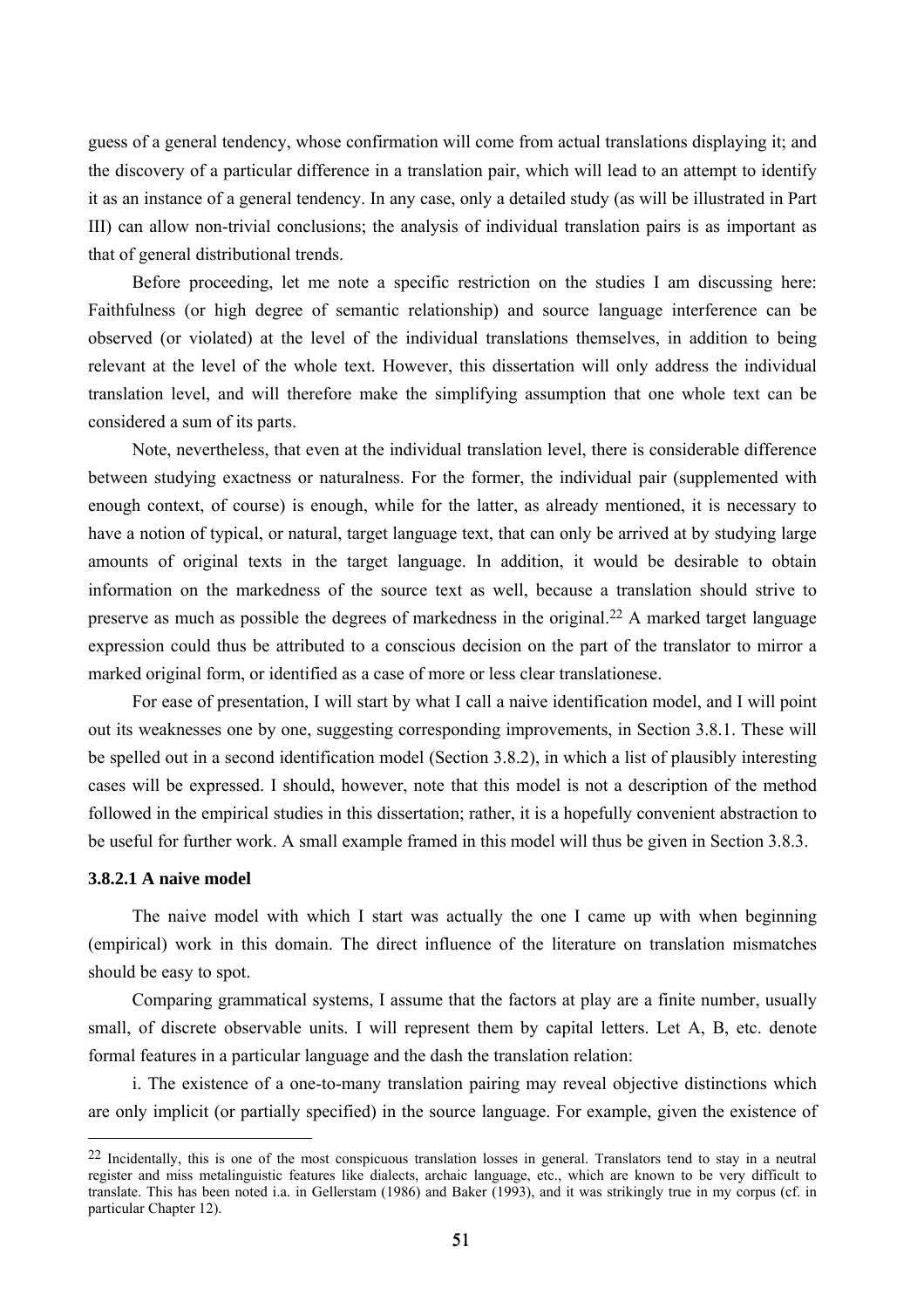pairs A-B and A-C, one should investigate whether:

1. B,C represent meaning differences not overtly marked in the source language, but understandable from the context; (context-resolved ambiguity or vagueness)

2. B,C imply different meanings, which were simply left unspecified in the source text. Each choice is possible, but results in a different interpretation; (non-resolved ambiguity or vagueness)

3. B,C are more or less interchangeable (i.e, corresponding to distinctions which are not semantic in nature). (synonymy)

ii. On the other hand, a many-to-one translation pairing may reveal that a form of the target language has two (or more) distinct uses. For example, given the existence of the pairs A-D and B-D, one should investigate whether:

4. A,B correlate with some other mark in the target language beside D;

5. the target language loses information, i.e., there is no way of specifying just those meanings;

6. A,B are more or less interchangeable.

 $\overline{a}$ 

iii. Finally, the existence of relatively direct mappings may pin-point areas where the two systems use the same kind of devices to mark the same kind of distinctions (and therefore syntactically driven translation can be successful).

Now, after the extensive discussion in this and the previous chapter, some basic flaws of this reasoning must be obvious:

1. It is not formal features in themselves that should be compared, because one cannot identify a formal marker with only one meaning / function / use.

2. One should not treat all translation pairs equally, because they display different semantic relations and different levels of success (i.e., quality).

3. The particular context in which a particular translation occurs must be taken into consideration: (i) the context may enforce a particular meaning; (ii) the context may not be informative enough to discriminate among more than one possible meaning; (iii) the context may force the interpretation of a particular device to be different from the usual; (iv) the context may grant more or less weight to a particular feature, which therefore may be dropped or emphasized, by translation.

In other words, one cannot identify target text with target language. What one has access to is texts, not directly the two language systems, as presupposed in the above model.

A revision of the method taking into account these criticisms would then take A,B, etc. to be form-meaning pairs in context, and discriminate the dash (-) according to type of translation. For example, it would obviously be advisable not to use the pairs featuring translation failure as evidence for any systematic relationship between source and target language items.23 Likewise, the translation element of the translated pair should be evaluated according to possible translationese.

<sup>&</sup>lt;sup>23</sup> Even though the analysis of systematic errors could be important evidence to distinctions and differences between the two languages, which had not been mastered (or realized) by the translator.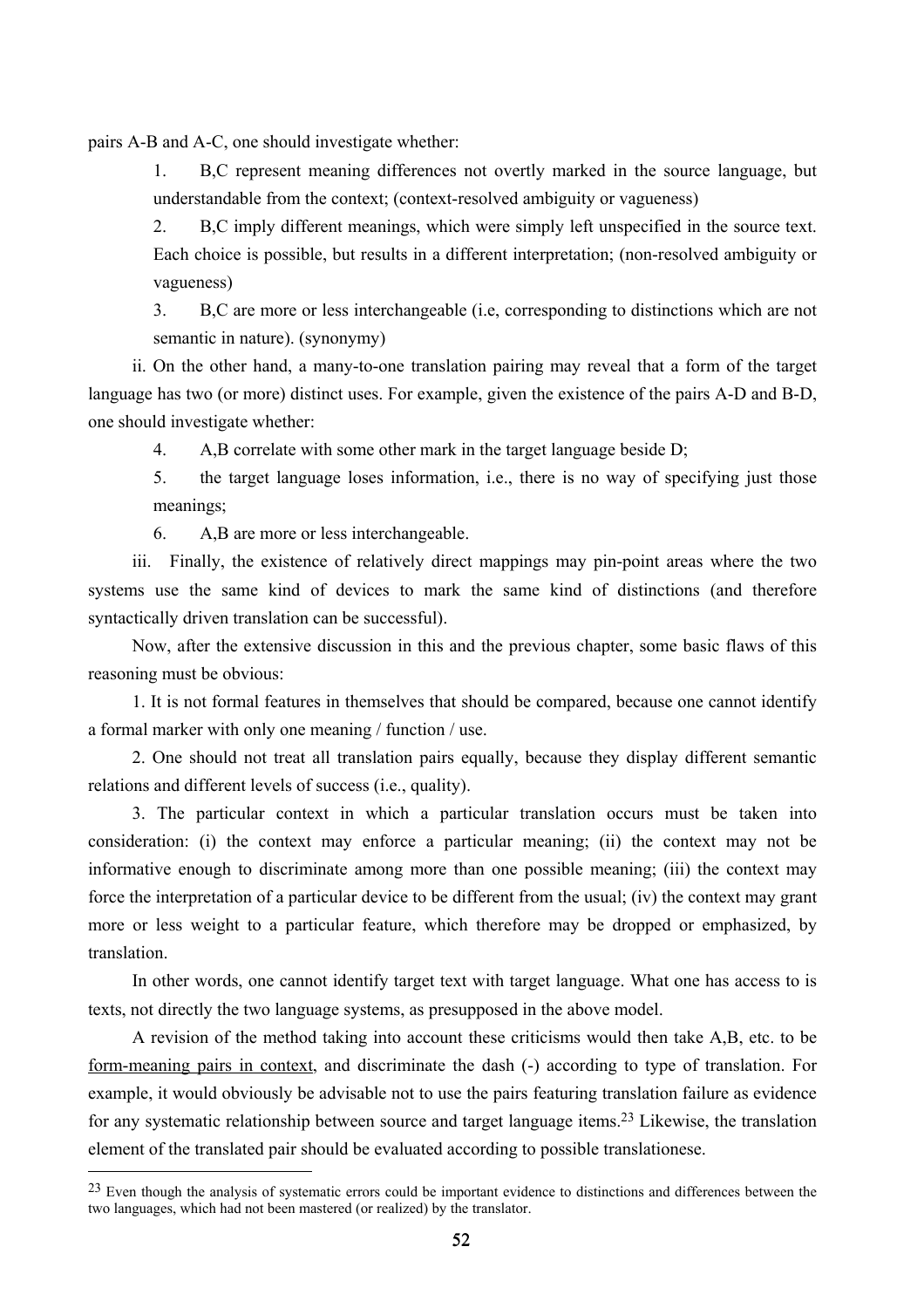In turn, these two issues (translationese and kind of semantic relation) imply that the direction of translation matters (and, therefore, in the model, the dash will be replaced by an arrow). This is, incidentally, one of the considerations that receives stronger confirmation by looking at actual instances of translation.

One final problem with the model above concerns the roles of the features themselves in relation to the system. It presupposes that, whenever more than one feature is at stake in one language, the features are in equipollent opposition, i.e., in case i., that B,C,D are sisters as values of one category. Consequently, matters such as default values or hierarchical relations between markers (privative oppositions, degrees of markedness, etc.) are not contemplated. Furthermore, B, C and D can even belong to different categories altogether.

This remark is especially relevant for obligatory categories (accidence categories in Dahl's (1985) terms) -- like tense in English or Portuguese --, because matters like default use are commonly involved in their description and explanation. Now, if A is a default value in one language's system which marks some features, say *z*, *y* and *x*, it is not in fact some positive properties of the utterance that are at play, but their absence. If the other language marks other features, like *v*, *w* and *q*, and also has a default case B, one may have to reckon first with the whole range of positively correlated cases in order to be able to make something out of the correlation of the two default markings (i.e., one may have to analyse the cases  $z \rightarrow v$ ,  $z \rightarrow w$ ,  $z \rightarrow q$ ,  $z \rightarrow B$ ,  $y \rightarrow v$ ,  $y \rightarrow w$ , ...,  $A \rightarrow v$ ,  $A \rightarrow w$ ,  $A \rightarrow q$ before looking at  $A \rightarrow B$ ).<sup>24</sup>

A particular case I would like to point out is the possibility of having one and the same category (across languages) with a markedness reversal, i.e., even if values of some category in one language A and B were associated to A' and B' in another language (a highly ideal case), still the marked element in one language could be the unmarked one in the other. I thus conclude that, although very common, discussions on e.g. which element of the pair imperfective/perfective is marked, based on data from many languages, simply do not make sense.

#### **3.8.2.2 A more realistic model**

 $\overline{a}$ 

I maintain the assumption that the factors at play are a finite number of discrete units, but they will now correspond to a pair of form and meaning in context, and I will also represent them by capital letters. An arrow stands for the translation relation in terms of competence, i.e.,  $A \rightarrow A'$  stands for "A can be translated by A"', while a double arrow, as in  $A \Rightarrow A'$ , stands for the actual occurrence in a translation pair of A translated by A'.

A model for corpus-based contrastive studies should first identify clearly what its input (the data on which it draws) and its expected output are. As can be seen at once, such studies draw on several kinds of data:

On the one hand, information on translation proper:

<sup>&</sup>lt;sup>24</sup> An interesting consequence of this remark seems to be a prediction that the more marked the forms the more easily they lend themselves to a default translation pairing. By contrast, in order to explicate the pairing of default forms in two languages one must resort to highly complicated rules.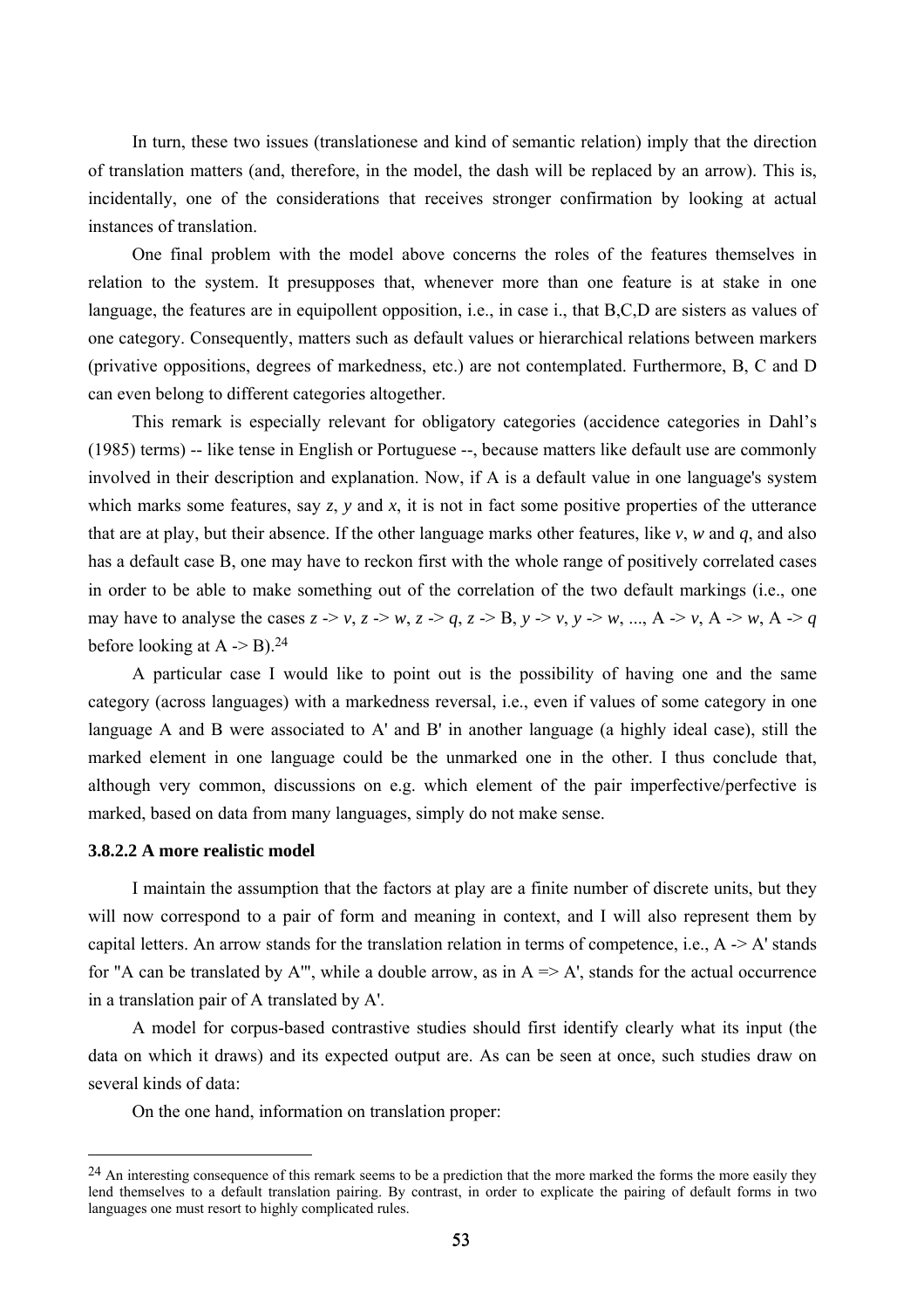1. Competence-oriented models of translation, that say A -> B,C (A is translated by B or C, or A can be translated by B and by C).

2. Actually occurring translation relations A=>B and their distribution.

On the other hand, information on each language:

3. Analyses of the monolingual systems to which A and B belong.

4. The distribution of markers in source and target languages: freq $_{\text{orig}}(A)$  and freq<sub>orig</sub>(B), as well as in translated text: freq<sub>trans</sub>(A) and freq<sub>trans</sub>(B).

The object of the study, then, is the differences and similarities between the two languages, from the semantic relationship between the actual markers A and B.

Let me note that this is a rather abstract model. In fact, the differences and similarities must also refer to the analyses of the monolingual systems: there must obviously be a non-null correlation between the output and the input of the study. Also, there must be some overlap between A -> B and  $A \Rightarrow B$  in order for both to be relevant kinds of input.

I proceed thus by selecting kinds of situations for further scrutiny.

1. The first kind corresponds to the standard confirmation of hypotheses in a corpus, and is of the form "competence model implies performance description".

Such an experimental rule attempts to verify a particular competence model (translation relation and/or description of language system) in the light of the data. If the performance description is met, one can say that it provided positive evidence for the competence model. Alternatively, if a particular situation concerning actual data can be described according to a performance description present in one of the posited experimental rules, it can lead to a hypothesis, so far unexpressed, concerning the language system and/or the translation relation.

Examples are:

 $\overline{a}$ 

a) A -> B,C,D implies  $freq_{trans}(B,C,D) \neq freq_{orig}(B,C,D)$ , in particular freq(B)/  $(frea(B)+freq(C)+freq(D))$  is higher in translated than in original text. In words, the above schematic description is intended to mean that, when there are a number of grammatical markers in the target language with (roughly) the same meaning or use as A in the source language, translationese will occur. In parallel with the standard translation of lexical items noted by Gellerstam,25 I predict that one of the possible target translations will be preferred, having thus a significantly higher frequency than in original text (in the target language).

b)  $A + obligatory B \rightarrow A' + optional B'$  implies  $freq_{trans}(A'+B') \rightarrow freq_{orig}(A'+B')$  I.e., if there is an optional marker in the target language ("standardly") corresponding to an obligatory one in the source language, it is to be expected that its frequency will increase. This is another kind of translationese.

c) C=compact  $(A,B) \rightarrow A' + B'$  implies C=>A', C=>B', C=>A'+B' and freq(A'+B')/

<sup>25</sup> Gellerstam noted that "Standard -- or "press-the-button" -- translations seem to have certain characteristics in common. The "right" way of translating the English word is taught at school, you find it in wordlists and dictionaries. You ask anybody in Sweden what *arrive* is in English and you will get the answer *anlända*. The trouble is that *anlända* is a fairly rare word in Swedish. [...] These are typical translationese words with a wide stylistic gap between the English and the Swedish word" (Gellerstam, 1986:92).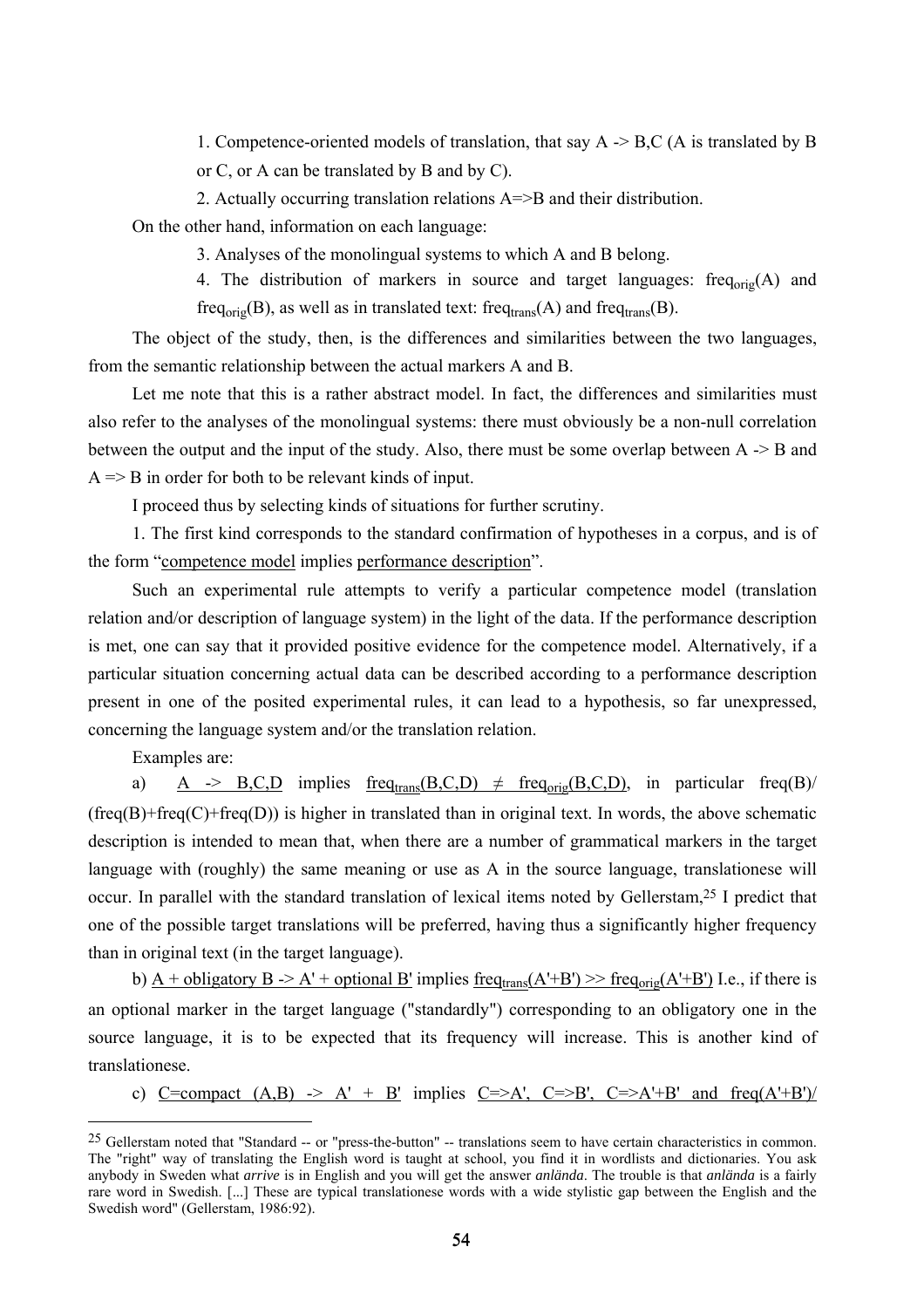$(freq(A') + freq(B') + freq(A' + B'))$  is larger in translated than in original text. When there is a device which packages more than one meaning in a compact expression, while the target language must express them separately, more often than not only one of the features is conveyed in the translation. Still, it should be the case that translationese occurs, in that there will be more conjoined cases  $(A' + B')$ B', i.e., cases where both A' and B' are expressed) than in original text.

d) vague (A,B) -> A', B'. implies either (i) freq<sub>orig</sub>(A')≈freq<sub>trans</sub>(A') and freq<sub>orig</sub>(B') ≈freq<sub>trans</sub>(B') and neither A' nor B' are marked; or (ii) freq(A')  $\gg$  freq(B') in translated versus original text and B' is marked. When a source item is vague between two (or more) cases, and the target language cannot preserve such vagueness, we face a translation mismatch as described originally by Kameyama et al. (see above). Strictly speaking, this is a case where the source language is unable to influence the translation, and so, no consistent pattern in the observed translation relation can be expected. In fact, it may be that A and B are not even really categories of the source language, and are just introduced for translation's sake. On the other hand, they may be derived from the context or from the translator's intuitive interpretation of the text. But there should be no source language oriented rules to decide between A and B, since the language is not sensitive to such a distinction. We are thus left with target language oriented strategies. If in the target language one of A' and B' is marked, the translator's choice would probably be the less marked, and translationese could show in the relative frequencies of A' and B'. In any case, I believe that purported vagueness in the source language is one of the most interesting cases to study in detail, and I shall employ this concept fairly often when describing translation between English and Portuguese in Chapter 7.

d') A -> A', C'=vague (A', B') implies freq(A')/(freq(A')+freq(C'))) higher in translated text This is the dual rule of d) above, involving vagueness in the target language. Even though it would be more akin to the target language not to specify a particular feature, the influence of the source language is predicted to produce text in which such a feature is more often specified than usual.

2. The second kind of interesting situation involves the relationship between competence and performance descriptions. These situations do not allow one to formulate a rule, but surely require further study. Examples are:

e) A -> B and freq(A)  $\approx$  freq(B)  $\approx$  freq(A=>B) Expressed in words, correspondence between competence model and distribution seems to provide positive evidence for the equivalence of meaning and use of A and B.

f)  $A \Rightarrow B$  and there is no known relation  $A \Rightarrow B$ . This may indicate that A is foreign to the target language, irrespective of whether these translations are due to translation errors or correspond to special cases.

g) A  $\geq$  B; B  $\geq$  A and freq (A  $\Rightarrow$  B)  $\geq$  freq (B  $\Rightarrow$  A). Expressed in words, this corresponds to the case when it is generally held that A and B point to equivalent concepts in the two languages, but the translation from A to B is much more frequent than from B to A. This case may be due to several distinct possibilities:

i. freq(A)  $\gg$  freq(B) The apparent asymmetry is due to the fact that the language of A expresses much more frequently the concept denoted by A and B;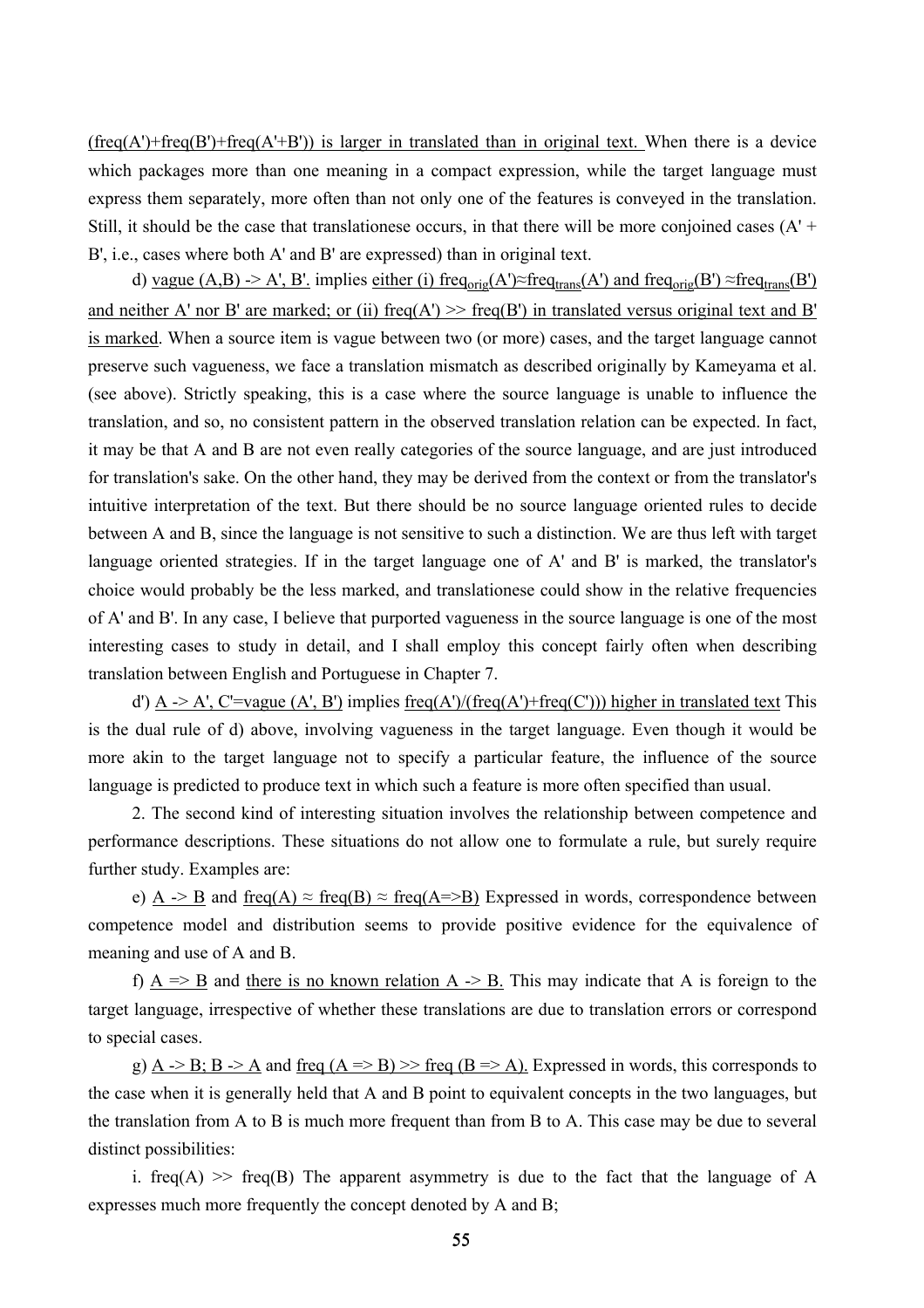ii. B->A,C,D... and freq(A=>B)  $\approx$  freq(B=>A)+freq(B=>C)+freq(B=>D)+... The asymmetry is due to the existence of other translation choices. I.e., A is paradigmatically related to other devices C and D (at least from the language of B's point of view).

iii.  $B \Rightarrow \text{vague}(A, C)$  The situation stems from the existence of an apparently more appropriate translation of B into the language of A which does not make A explicit (i.e., involves an expression that is vague relative to A).

iv. B= $\geq$ compact(A,C) The situation stems from the existence of an apparently more appropriate translation of B into the language of A which does not make A explicit in isolation; rather, it packs it together with some other information.

v. B= $>_{add}$  C The explanation for the asymmetry can be rendered in terms of semantic relation type: a significant number of translations of B involved explicit addition  $("=\gt_{add}$ " stands for "translated by adding", encompassing the semantic typology cases of information addition and translation through intermediary representation).

vi. B=> $_{dim}$  C Likewise, a significant number of translations of B involved explicit loss ("=> $_{dim}$ " stands for "translated by removing some information", encompassing the semantic typology cases of subsumption and translation through intermediary representation).

vii. At least one of A or B is a default value, a case which has been discussed above.

3. Finally, a third case of interesting situations indexes translations according to semantic relation, something which has already been illustrated by 2.v. and 2.vi. above. Examples are:

h)  $A \rightarrow B$  and  $A \rightarrow$ <sub>fail</sub> B If, although the translation competence literature claims a particular translation relation, in practice it often results in translation failure, one must either dismiss the rule or use it as an error probe.

i)  $A \rightarrow B$  and  $A \rightarrow A$  If the translation relation is more often than not that of information addition, one may conclude that B alone is rare in the target language, possibly because it occurs in compact predicates (C=compact(B,x)).

Summing up, this schematic presentation details what (semantically annotated) quantitative data can contribute to contrastive analysis. The analyses involved in each case are far from trivial, though, as will be demonstrated by the discussion of one particular example.

## **3.8.2.3 An example**

I will discuss here some cases involving the progressive, since this device is not especially studied in this dissertation, despite being a major issue in English aspect.

The (relevant) input is the following data, displayed in Tables 3.1 and 3.2 (where "freq" stands for absolute frequency):

| Competence                     | Performance                               |
|--------------------------------|-------------------------------------------|
| $progP \geq progE$             | $[freq (prog P \Rightarrow prog E) = 12]$ |
| Imperfeito $\rightarrow$ progE | $freq(I = > progE) = 85$                  |

Table 3.1: Contrastive data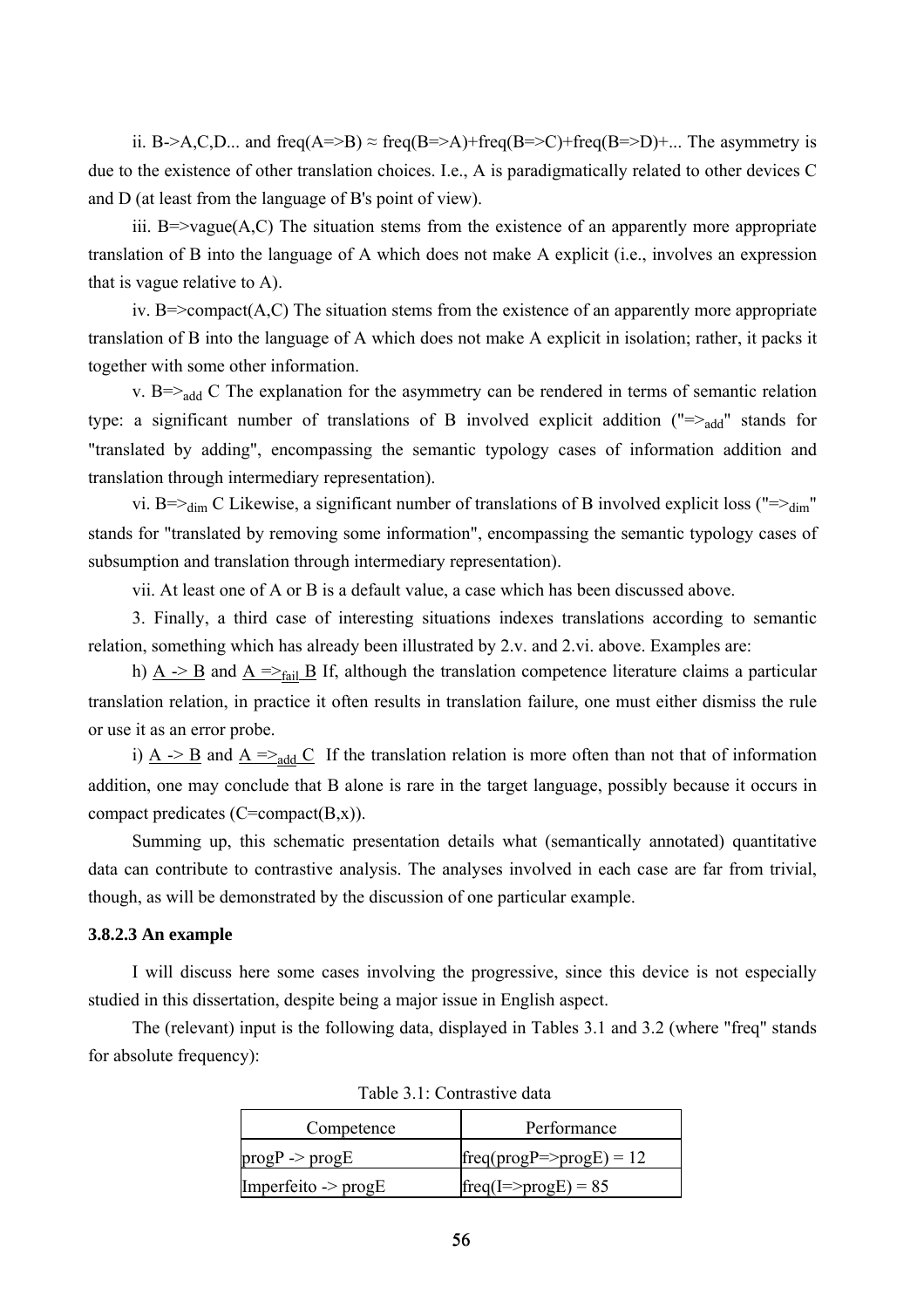| Imperfeito $\rightarrow$ simple past | $freq(I \Rightarrow past) = 623$ |
|--------------------------------------|----------------------------------|
| Imperfeito -> gerund                 | $freq(I \Rightarrow ger) = 26$   |

Table 3.2: Monolingual distribution of the progressive

| $freq(progEtrans) = 98$            |  |
|------------------------------------|--|
| freq(prog $E_{\text{orig}}$ ) = 58 |  |

The observation that there is a much larger number of progressives in English translated from Portuguese, as compared to the number in original English text, is straightforward. Most occurrences of English progressive, furthermore, (actually 85 out of 98) were translations of Imperfeito (only 12 translating Portuguese progressives). The question is whether this can be considered a case of translationese, and, furthermore, whether there is something one can learn from this distributional difference in what concerns the systems of the two languages. I will try to spell out in detail all assumptions and theoretical claims about the systems in the two languages required to draw any conclusions.

The first assumption required is (i) that there are no other grammatical features of Portuguese that consistently translate into English progressives, and could therefore explain the marked increase of this device. In this case, the assumption is uncontroversial.

(ii) The translation relation Imperfeito -> progressive should then be rendered more explicitly as Imperfeito  $\rightarrow$  past + progressive.

One possibility that readily comes to mind is to analyse this situation as translationese of kind (b), namely,  $A +$  obligatory  $B \geq A' +$  optional B' leads to increase in B'. In order to do so, one needs to analyse Imperfeito as a binary combination of two obligatory features, and choose one of the two components of the past progressive as optional. This leads to assuming the next two hypotheses:

(iii) that Imperfeito can be analysed as "past + obligatory conveying of imperfectivity",

(iv) and that English progressive in the past is always optional, yielding past + obligatory  $imperfectivity \rightarrow past + optional progressive.$ 

Now, hypothesis (iii) must of course be restricted to the cases where Imperfeito gets translated by the English progressive (otherwise it would be trivially false), but, given that we are dealing with form-meaning pairs and not simply with forms in our description of translationese, let us assume that that is all right. Hypothesis (iv), namely that, in the past tense, the progressive is never obligatory in English, is harder to confirm, but at least in some cases the progressive is optional; cf. *He wore/was wearing glasses when I saw him.*

Finally, in order to verify the case as an instance of the (b) type of translationese, one has to analyse the other translations of Imperfeito (or, better, those sharing the particular meaning at stake) in order to check whether (v) there are no other consistent translations of that form-meaning pair. But this is where the analysis breaks down: In addition to the obvious case of Imperfeito -> past (whose existence was actually required by the hypothesis), another consistent translation, that of Imperfeito - > gerund, could be observed. Gerund, in addition, can be analysed as leaving out past and stating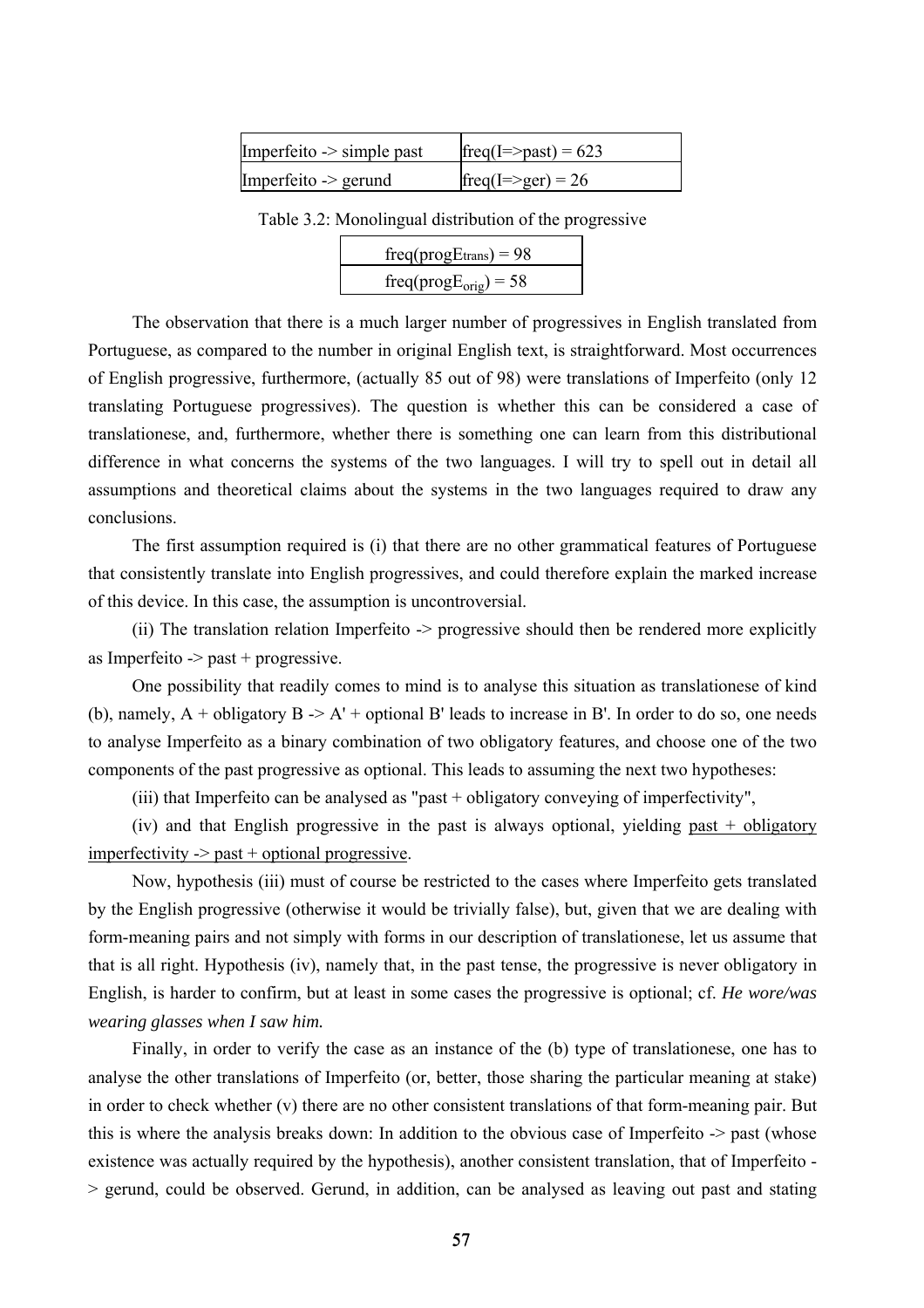"progressiveness".

The hypothesis of translationese can be maintained, though, by substituting (c) for (b): Imperfeito = compact (past, imperfectiveness)  $\rightarrow$  past + prog. This should imply an increase of "past" + prog" compared to "past" and/or "prog" alone. The performance description that must be met agrees with an increase of past progressive (past  $+$  prog), but requires now, additionally, that both simple past and "simple gerund" are found as translations of Imperfeito, and that both decrease in frequency compared to original English text.

Now, in order to see whether the particular sentences (whose number was) taken as support for this conclusion actually supported it, one would then have to analyse (at least) all translations of Imperfeito into respectively simple past, past progressive, and gerund. For those instances which could be considered to correspond to the same meaning of Imperfeito in Portuguese, relative frequencies should be computed; then relative frequencies in English original text should be obtained (for simple past, past progressive, and gerund for the meanings at stake), and finally compared to those of the English translations to see whether there was a statistically significant difference.

The steps described in the previous paragraph constitute in my view the sort of procedure that, because they are time consuming and relatively boring, should be automated as much as possible, allowing researchers to concentrate only on the parts requiring their judgement.

## **3.9 Conclusion**

This chapter has several goals: Firstly, it presented a set of relevant problems in the formalization of translation as well as in the way it has been discussed. Secondly, building on the detailed study of actual translations that constitute the empirical work underlying this thesis, it suggested a typology of semantic relations between the two elements of a translation pair. Thirdly and perhaps most important, it argued for translation-based contrastive studies from a theoretical point of view. Finally, although it did not propose a full-fledged methodology for this kind of studies, it discussed a set of methodological issues and illustrated several apparently appropriate points of departure.

I summarize here the main ideas I have argued for in Chapters 2 and 3, concerning the contrast and comparison of the language systems.

Languages constitute unique systems that should be studied in their own terms.

• According to Jakobson, languages differ not so much in what they can say, but in what they must say. But even though languages differ not so much in what they can say, from the study of real texts I conclude that they differ much more in what they do say.

• Translationally related grammatical devices in no way presuppose equivalence of meaning, be it meaning in context or systematic meaning.

• Translation (a real activity outside linguistics proper) is the best way to contrast and compare two languages.

• In order to compare two language systems with the help of translations, one must be able